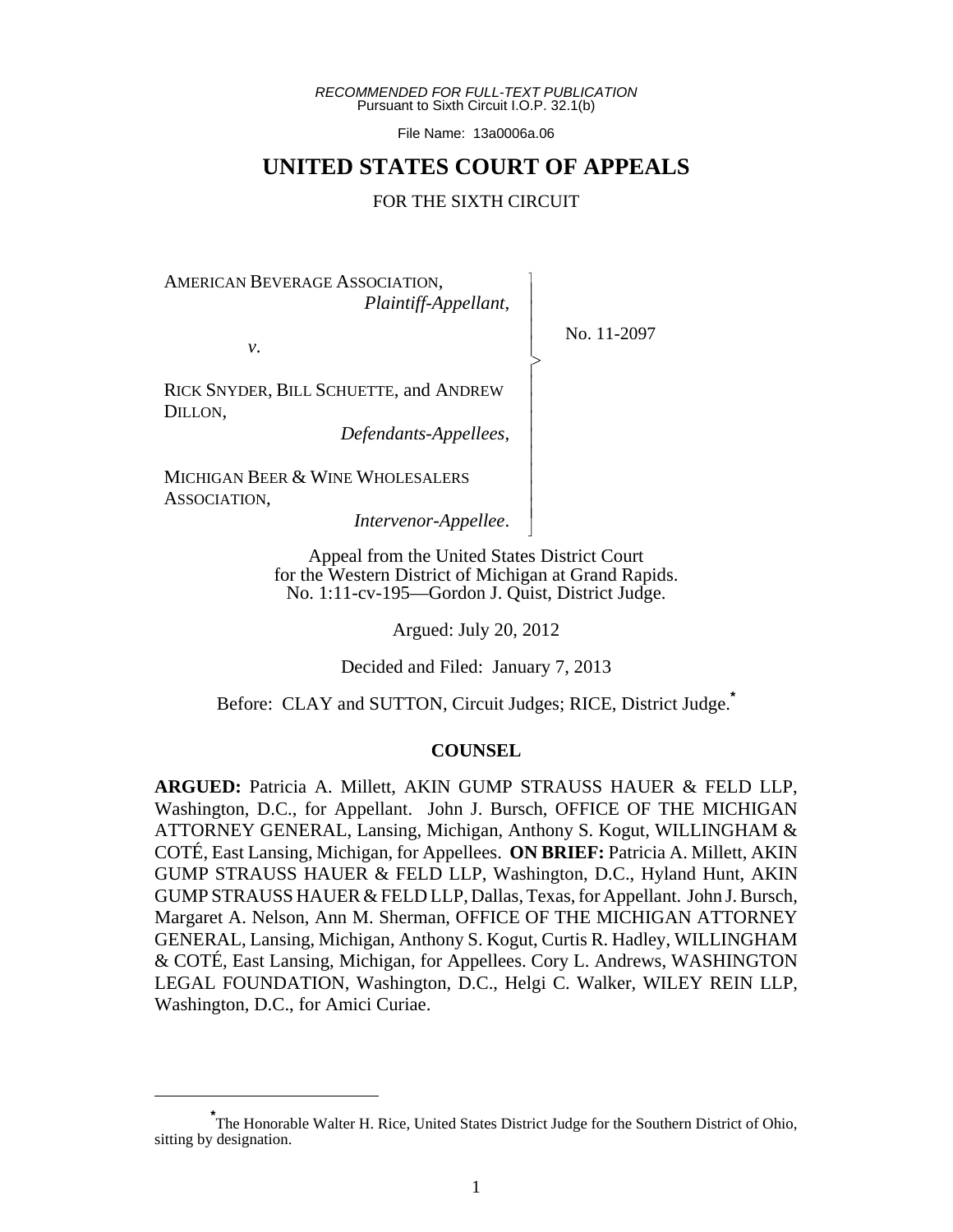CLAY, J., delivered the opinion of the court in which SUTTON, J., and RICE, D. J., joined. SUTTON, J. (pp. 19–26), delivered a separate concurring opinion. RICE, D. J. (pp. 27–28), also filed a separate concurring opinion.

# **AMENDED OPINION \_\_\_\_\_\_\_\_\_\_\_\_\_\_\_\_\_\_\_\_\_\_**

**\_\_\_\_\_\_\_\_\_\_\_\_\_\_\_\_\_\_\_\_\_\_**

CLAY, Circuit Judge. Plaintiff, the American Beverage Association ("Association"), appeals the district court's order granting summary judgment to Defendants, Governor Rick Snyder, Attorney General Bill Schuette, and Michigan Treasurer Andrew Dillon in their official capacities (collectively Defendants), and the Michigan Beer & Wine Wholesalers Association ("MBWWA"), which intervened in support of Defendants. Plaintiff argues that Mich. Comp. Laws § 445.572a(10), which requires certain returnable bottles and cans to possess a unique-to-Michigan mark designation, violates the dormant Commerce Clause, regulates extraterritorially, and discriminates against interstate commerce. For the reasons set forth below, we **AFFIRM in part, REVERSE in part, and REMAND** for further proceedings.

#### **BACKGROUND**

#### **A. Michigan's Beverage Container Deposit Law**

Michigan is one of ten states that requires consumers to pay a can, plastic bottle, or glass bottle deposit when purchasing specified beverage containers. Mich. Comp. Laws § 445.571 *et seq*.<sup>1</sup> In 1976, Michigan enacted the Michigan Container Act, commonly referred to as the "Bottle Bill." The purpose of the Bottle Bill was to promote and encourage the recycling of beverage containers by offering a cash refund of a tencent deposit to consumers and distributors in an effort to reduce the amount of bottle and can litter. *See* Mich. Comp. Laws § 445.571 *et seq*.; *see also* Michigan Bottle Bill, A Final Report to: Michigan Great Lakes Protection Fund,

**<sup>1</sup>** The other states are: Massachusetts, New York, Maine, Vermont, Iowa, Hawaii, California, Oregon, and Connecticut.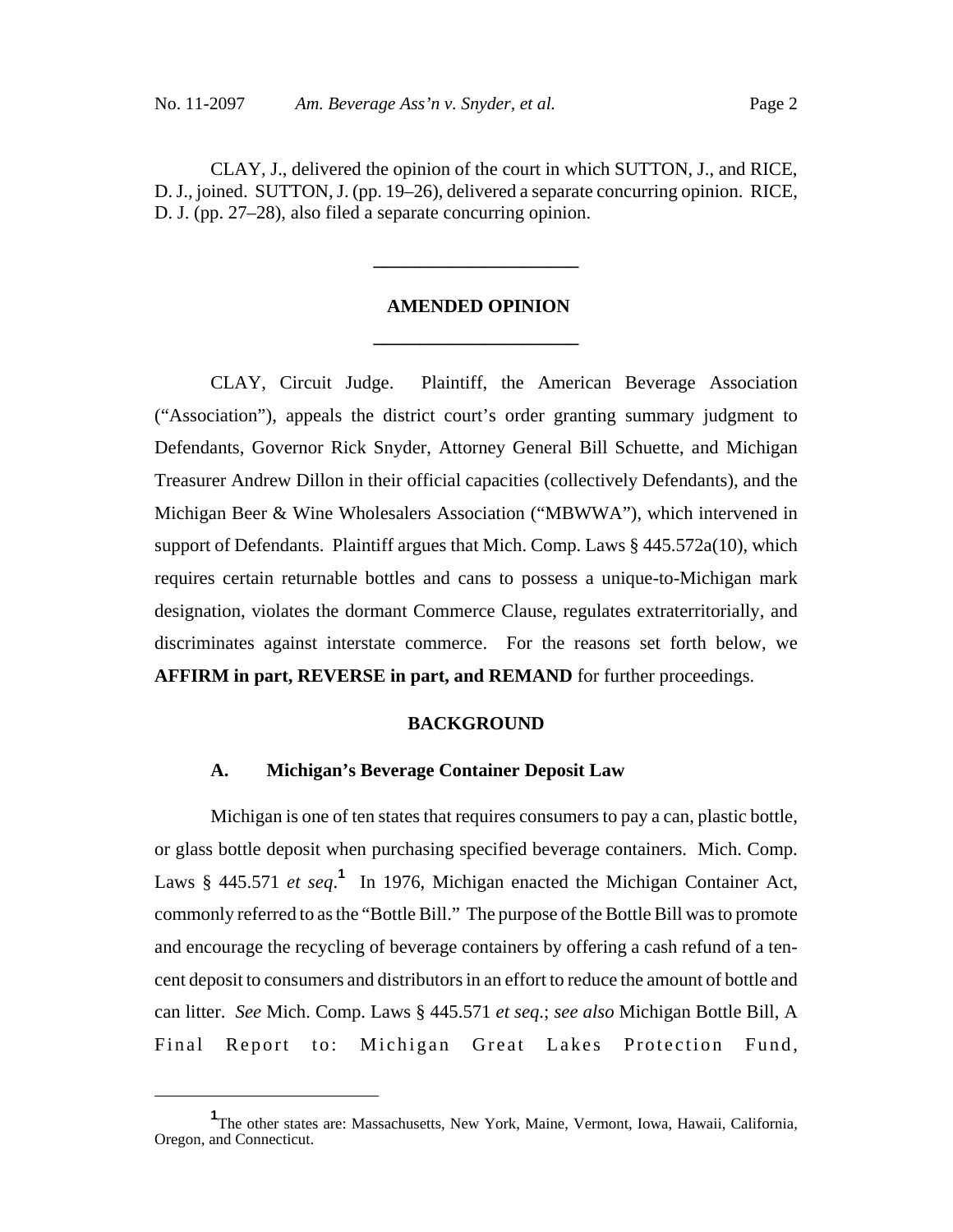http://www.michigan.gov/documents/ deq/deq-ogl-mglpf-stutz\_249882\_7.pdf, at 2 (last visited August 20, 2012). The Bottle Bill requires any beverage—defined as "a soft drink, soda water, carbonated natural or mineral water, or other nonalcoholic carbonated drink; beer, ale, or other malt drink of whatever alcoholic content; or a mixed wine drink or a mixed spirit drink"—to be sold to consumers in "returnable" containers. *See id.* §§ 445.571(a), 445.571(d). A "returnable" container is a container "upon which a deposit of at least 10 cents has been paid, or is required to be paid upon the removal of the container from the sale or consumption area, and for which a refund of at least 10 cents in cash is payable by every dealer or distributor . . . ." *See id.*§ 445.571(d). All businesses that sell beverages to consumers are required to accept for rebate an empty container "of any kind, size, and brand" of beverage that the retailer (dealer) sells. *See id.* § 445.572(2). In exchange, the business or a reverse vending machine<sup>2</sup> provides the consumer a ten-cent deposit refund paid on that container. The retailers then return the empty containers to beverage distributors or manufactures and collect the ten-cent refund. *See id.* § 445.572(6). The Bottle Bill requires beverage containers sold within the State to clearly indicate the state's name and the containers' refund value. *See id.* § 445.571(d). That information appears as "MI  $10\not\in$ " on each individual beverage container.

### **B. The Redemption Problem**

Although the Bottle Bill has been successful in improving the environment by promoting the recycling of beverage containers, the bill also created two unanticipated problems: (1) consumers deposited more money on nonalcoholic beverage containers than distributors or manufacturers paid out in refunds (underredemption); and (2) the value of the deposits collected by the distributor or manufacturer was less than the total value of refunds paid (overredeemption). To address the problem of underredemption, the Michigan Legislature amended the Bottle Bill in 1989, and mandated that the value of unclaimed deposits escheat to the State Treasury. Under the amendment, the State

<sup>&</sup>lt;sup>2</sup>A "reverse vending machine" is defined as a "device designed to properly identify and process empty beverage containers and provide a means for a deposit refund on returnable containers." Mich. Comp. Laws  $\frac{8}{9}$  445.572a(12)(j).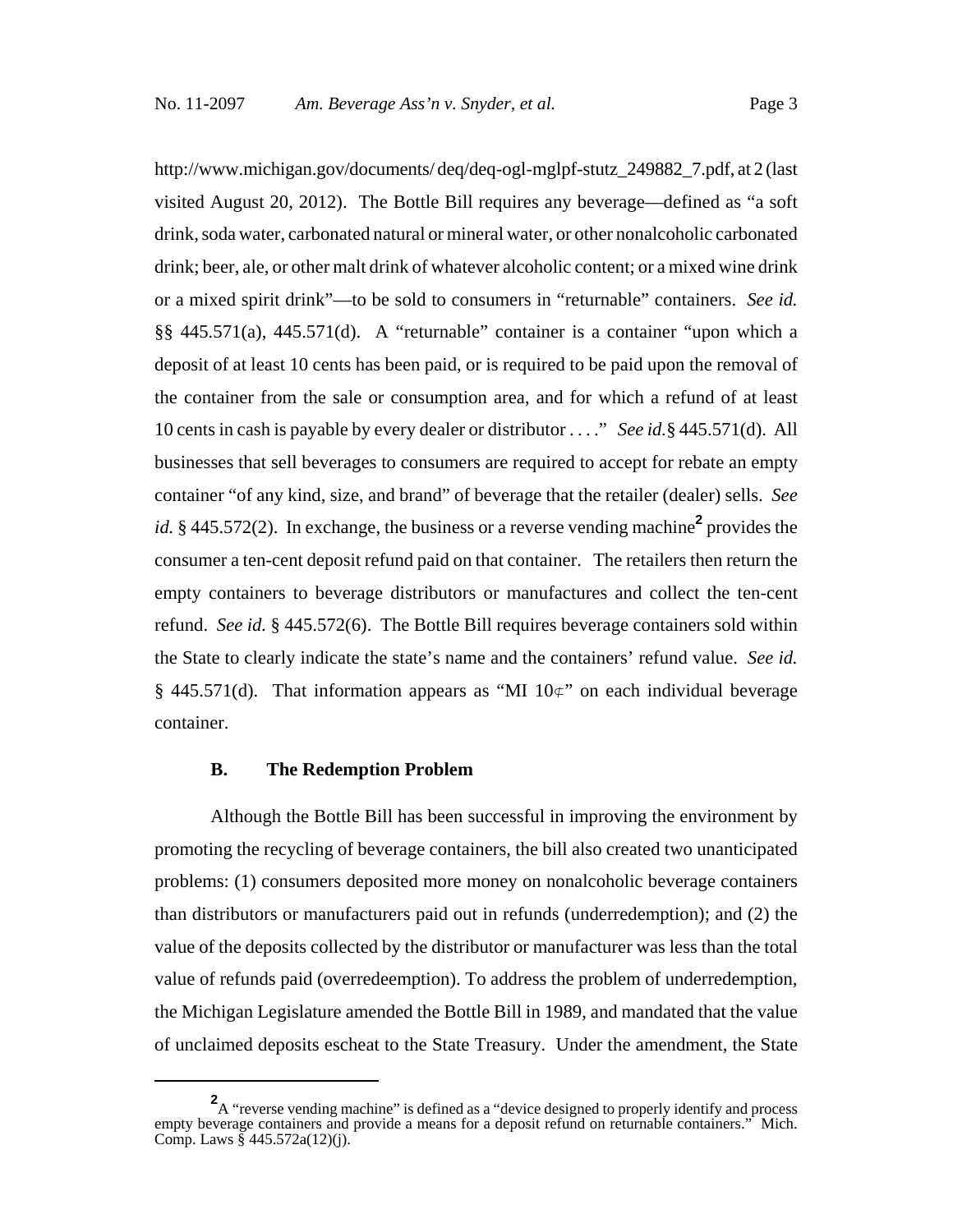Treasury gave 25 percent of the unclaimed revenue to in-state beverage retailers and the remaining 75 percent financed a Michigan cleanup and redevelopment trust fund. *See id.* § 445.573(c).

Despite the 1989 Bottle Bill Amendment, the redemption problem continued. Specifically, the State recognized that individuals would purchase beverage containers outside of Michigan and then attempt to return the beverage containers in Michigan to redeem the ten-cent deposit. As a result, the unauthorized returns and redemptions reduced the revenue stream to the State because no deposit was paid to the State of Michigan. A 1998 study estimated that fraudulent redemption in Michigan of beverage containers originating from outside of Michigan resulted in a loss of \$15.6 to \$30 million every year in Michigan deposits. In an effort to reduce these fraudulent redemptions, the Michigan Legislature enacted a statute criminalizing the redemption of containers by any individual who knows or should have known that no deposit was paid on the container. *See id.* §§ 445.574a and b.

### **C. Michigan's Unique-Mark Amendment to the Bottle Bill**

In December 2008, the Michigan Legislature amended the State's Bottle Bill in order to increase revenue to the State. The Amendment required that, in addition to the MI  $10 \notin$  designation, containers for certain brands of beverages bear a "symbol, mark, or other distinguishing characteristic that is placed on a designated metal container, designated glass container, or designated plastic container by a manufacturer to allow a reverse vending machine to determine if that container is a returnable container . . . . " *See id.* § 445.572a(10). The mark "must be unique to the state," and can be "used only in this state and 1 or more other states that have laws substantially similar to this act." *Id*. The provision does not define "substantially similar," but the State interprets the phrase to include all states with Bottle Bill deposit schemes, including those where the deposit is less than Michigan's. Failure to comply with the new provision could result in a penalty of up to six months' imprisonment and/or a \$2,000 fine. *See id.* § 445.572a(11). The provision applieds only to companies that meet the State's specified threshold sales requirements.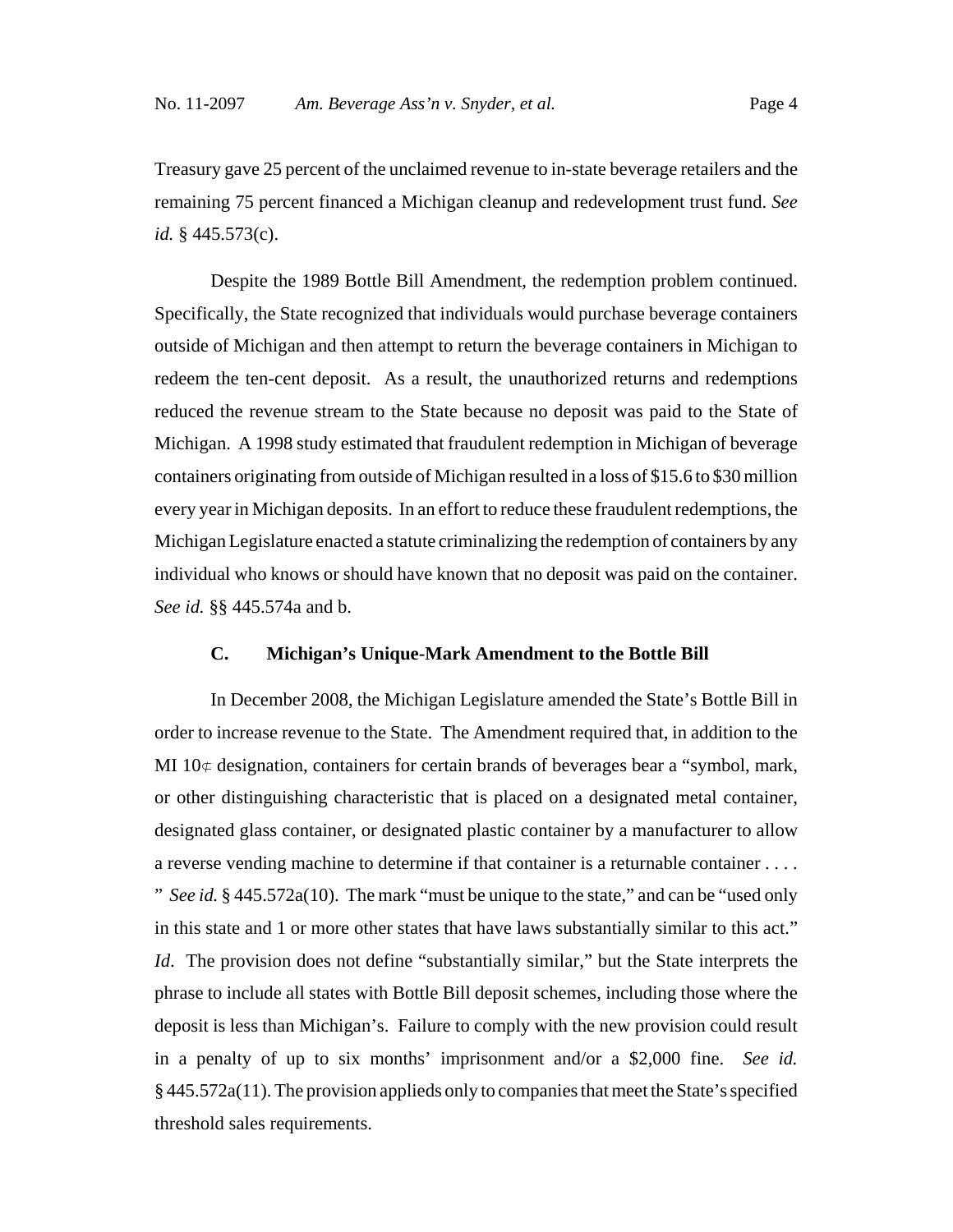On March 1, 2010, the Bottle Bill provision went into effect for nonalcoholic beverages in 12-ounce metal containers.**<sup>3</sup>** *See id.* § 445.752a(2). On February 24, 2011, the provision went into effect for nonalcoholic beverages in 12-ounce glass or plastic containers.**4** *See id.* § 445.572a(3)–(5).

Plaintiff is a "non-profit association of the manufacturers, marketers, distributors, and bottlers of virtually every nonalcoholic beverage sold in the United States," including bottled water, juices, juice drinks, soft drinks, teas, dairy beverages, sports drinks, and energy drinks. (Pl.'s Br. 12.) Plaintiff seeks to protect "its members' legal rights and the interests of the industry and beverage consumers" and represents members that produce beverages regulated by the Michigan 2008 Amendment to the Bottle Bill. (*Id*.)

On February 25, 2011, Plaintiff filed this action in the United States District Court for the Western District of Michigan against Defendants, seeking declaratory, injunctive, and other relief. Plaintiff claimed that Mich. Comp. Laws § 445.572a(10), a provision of the 2008 Bottle Bill, violated the Commerce Clause of the United States Constitution, art. I,  $\S$  8, cl. 3. Plaintiff alleged that the 2008 provision requires interstate beverage manufacturers, on pain of criminal penalty, to produce, distribute, and sell designated beverages in unique-to-Michigan containers, and prohibits the sale of those same packaged beverages in all (or almost all) other States in the Country. Plaintiff further claimed that compliance with Michigan's unique-mark requirement is extraterritorial because the Association's members must "change the way they source and deliver product both in Michigan and in the other states in which they operate . . . [by isolating] the Michigan-specific product in separate Michigan- specific manufacturing and distribution locations or in segregated areas of multi-state

**<sup>3</sup>** This currently includes seven Coca-Cola Enterprise products (Coca-Cola, Diet Coke, Caffeine Free Diet Coke, Sprite, Coca-Cola Zero, Cherry Coke, and Dr. Pepper), five Pepsi Bottling Group products (Pepsi, Diet Pepsi, Mountain Dew, Diet Mountain Dew, and Diet Caffeine Free Pepsi), and three Dr. Pepper/Snapple products (A&W, Dr. Pepper, and Vernors). (Def.'s Br. 13.)

**<sup>4</sup>** The beverages include two Coca-Cola Refreshment products (Coca-Cola, Diet Coke) and four Pepsi Beverage Company products (Pepsi, Diet Pepsi, Mountain Dew, Diet Mountain Dew). (Def.'s Br. 14.)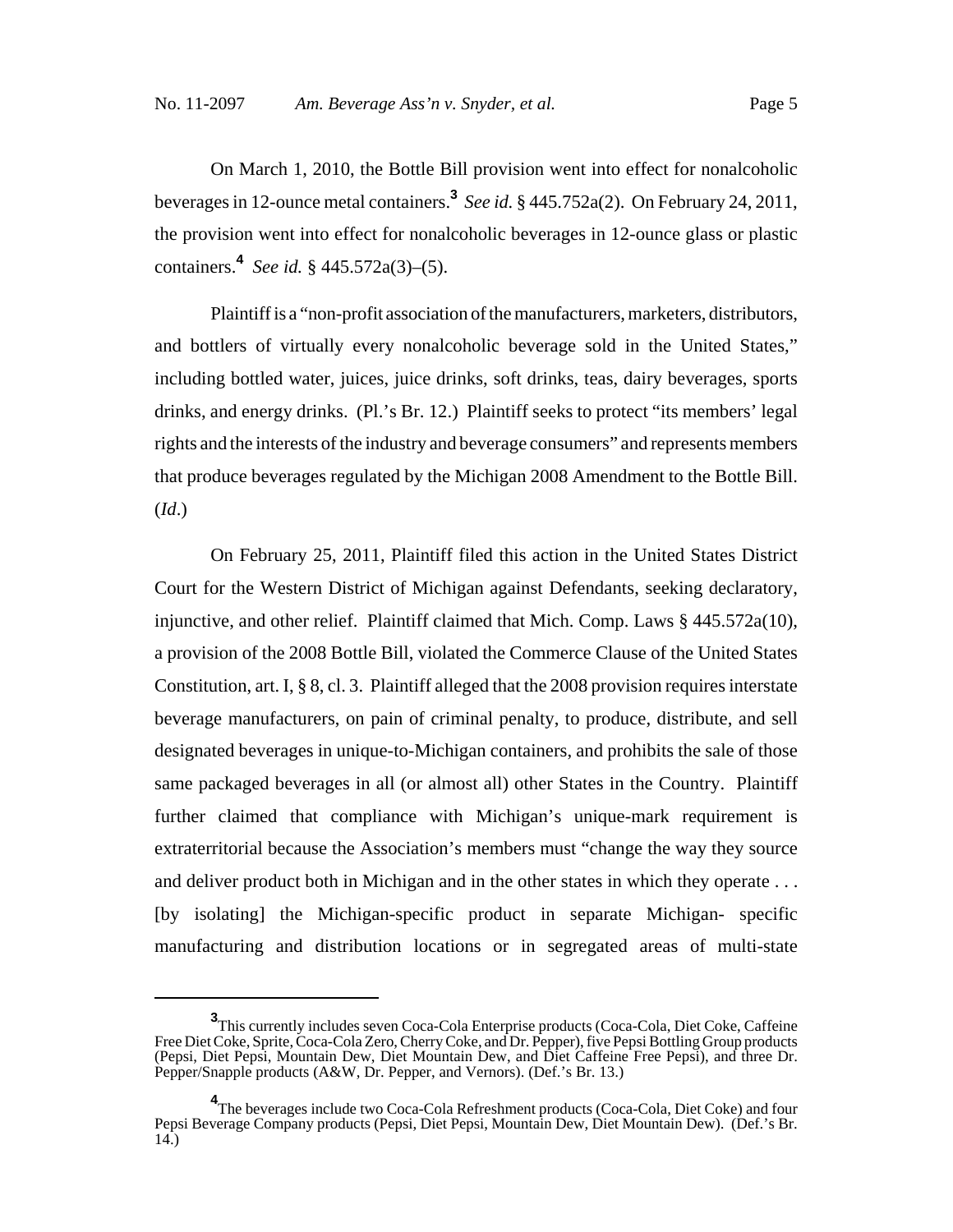manufacturing and distribution facilities." (R.1, Compl. ¶ 60.) According to Plaintiff, compliance with the statute increases the need for more warehouse space to separate inventory and eliminates flexibility in the supply chain.

Plaintiff moved for summary judgment arguing that, as a matter of law, the challenged statute is both extraterritorial and discriminatory in violation of the dormant Commerce Clause. Alternatively, Plaintiff argued that it should prevail under the balancing test set forth in *Pike v. Bruce Church, Inc.*, 397 U.S. 137, 142 (1970), which upholds a state regulation unless the burden on interstate commerce outweighs the local benefits. *Brown-Forman Distillers Corp. v. N.Y. State Liquor Auth.*, 476 U.S. 573, 579 (1986) (citing *Pike*, 397 U.S. at 142). Defendants filed their response in opposition to summary judgment and, alternatively moved for summary judgment in their favor. On April 26, 2011, the district court issued an order, which permitted the MBWWA to intervene in support of Defendants.

The district court granted summary judgment to Defendants, finding that Mich. Comp. Laws § 445.572a(10) is neither discriminatory nor extraterritorial. As to the application of the *Pike* balancing test, the district court concluded that summary judgment was not appropriate because a question of material fact existed on the extent of the burden that Mich. Comp. Laws § 445.572a(10) places on interstate commerce. Plaintiff filed a motion for reconsideration or for certification of interlocutory appeal. The district court denied Plaintiff's motion for reconsideration but granted certification for interlocutory appeal on the issue of whether Mich. Comp. Laws § 445.572a(10) is extraterritorial or discriminatory in violation of the dormant Commerce Clause under 28 U.S.C. § 1292(b). This Court issued an order concluding that an interlocutory appeal was appropriate in this matter.

#### **DISCUSSION**

#### **I. Standard of Review**

We review *de novo* the district court's grant of summary judgment. *Olde v. Decatur Cnty., Tenn.*, 421 F.3d 386, 389 (6th Cir. 2005)*.* Summary judgment is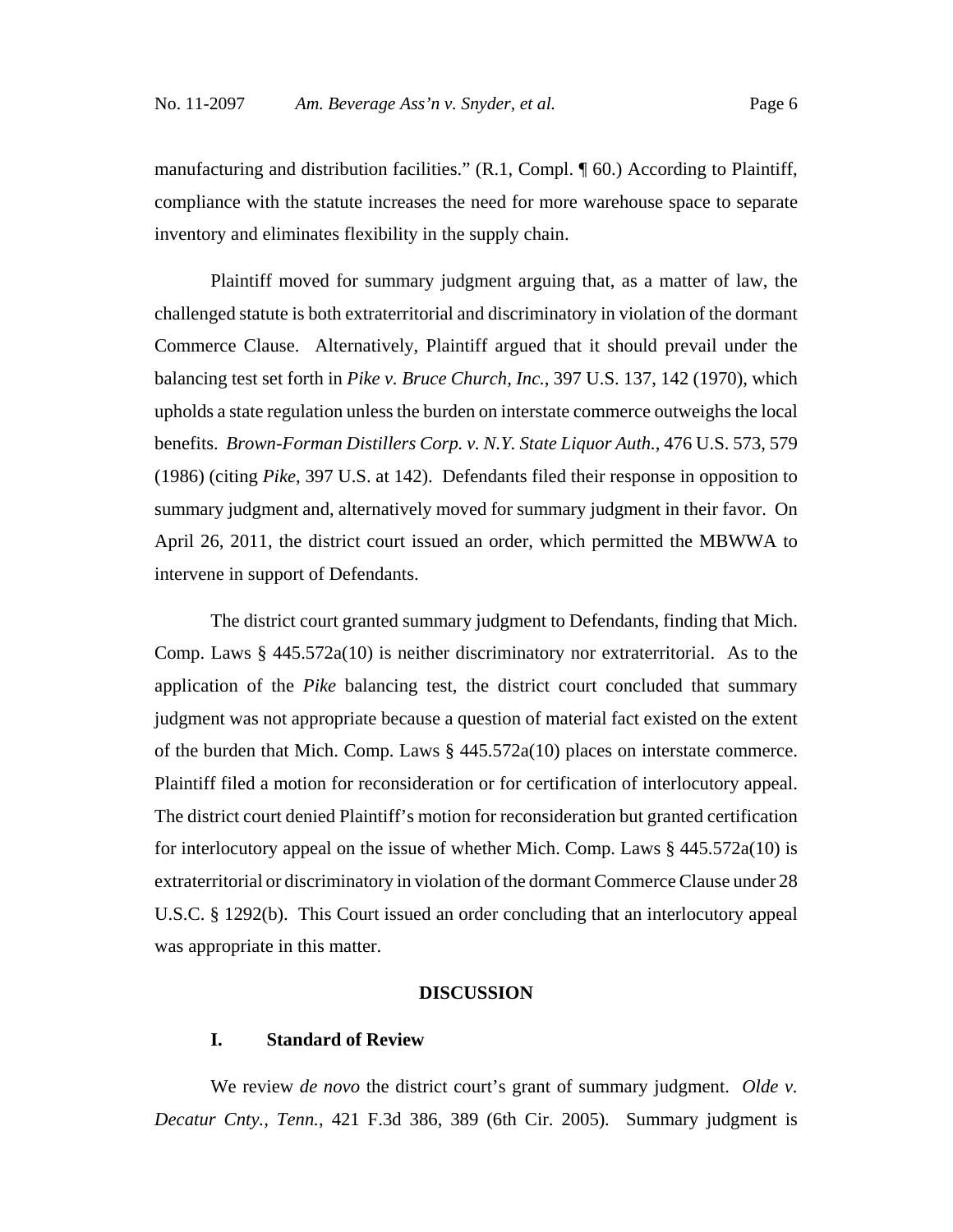appropriate when "the movant shows that there is no genuine dispute as to any material fact and the movant is entitled to judgment as a matter of law." Fed. R. Civ. P. 56(a). We "must view all the facts and the inferences drawn therefrom in the light most favorable to the nonmoving party." *Cummings v. City of Akron*, 418 F.3d 676, 682 (6th Cir. 2005) (internal quotations and citation omitted). After the moving party has satisfied its burden, the burden shifts to the non-moving party to set forth "specific facts showing that there is a genuine issue for trial." *Matsushita Elec. Indus. Co. v. Zenith Radio Corp.*, 475 U.S. 574, 587 (1986) (citation and alternation omitted).

#### **II. Dormant Commerce Clause**

Under the Commerce Clause, Congress has the power "[t]o regulate Commerce with foreign Nations, and among the several States . . . ." U.S. Const., art. I, § 8, cl. 3. "We have interpreted the Commerce Clause to invalidate local laws that impose commercial barriers or discriminate against an article of commerce by reason of its origin or destination out of State." *C & A Carbone, Inc.*, *v. Town of Clarkstown, N.Y.*, 511 U.S. 383, 390 (1994). However, "[t]he [Commerce] Clause has long been understood to have a 'negative' aspect that denies the States the power unjustifiably to discriminate against or burden the interstate flow of articles of commerce." *Or. Waste Sys., Inc. v. Dep't' of Envtl. Quality of State of Or.*, 511 U.S. 93, 98 (1994). "The Clause, by negative implication, restricts the States' ability to regulate interstate commerce." *Huish Detergents, Inc. v. Warren Cnty., Ky.*, 214 F.3d 707, 712 (6th Cir. 2000). "The dormant Commerce Clause is driven by concern about 'economic protectionism—that is, regulatory measures designed to benefit in-state economic interests by burdening out-of-state competitors.'" *Dept. of Revenue of Ky. v. Davis*, 553 U.S. 328, 337–38 (2008) (quoting *New Energy Co. of Ind. v. Limbach*, 486 U.S. 269, 273–74 (1988)).

This Circuit has adopted a two-step analysis to evaluate challenges to the dormant Commerce Clause. *Int'l Dairy Foods Ass'n v. Boggs*, 622 F.3d 628, 644 (6th Cir. 2010). Under the first step, we must determine whether "a state statute directly regulates or discriminates against interstate commerce, or [whether] its effect is to favor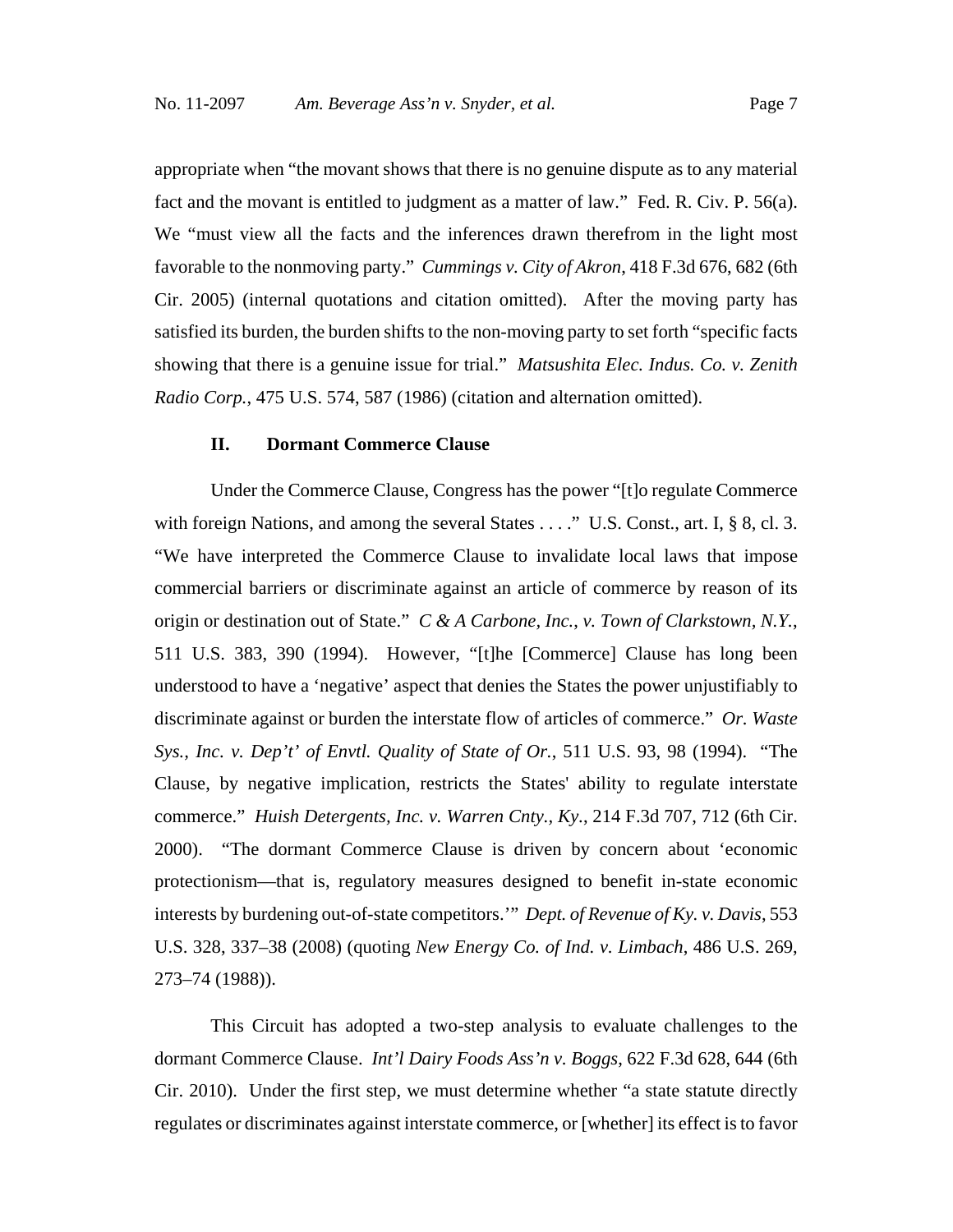in-state economic interests over out-of-state interests." *Id.* (quoting *Brown-Forman*, 476 U.S. at 579). "A [state regulation] can discriminate against out-of-state interests in three different ways: (a) facially, (b) purposefully, or (c) in practical effect." *Id.* at 648 (quoting *E. Ky. Res. v. Fiscal Court of Magoffin Cnty. Ky.*, 127 F.3d 532, 540 (6th Cir. 1997)). "[T]he critical consideration is the overall effect of the statute on both local and interstate activity." *Brown-Forman*, 476 U.S. at 579. The plaintiff bears the initial burden of proof to show that the state regulation is discriminatory. *Davis*, 553 U.S. at 338.

If the plaintiff satisfies its burden, then "a discriminatory law is virtually *per se* invalid and will survive only if it advances a legitimate local purpose that cannot be adequately served by reasonable nondiscriminatory alternatives." *Id*. at 328 (quoting *Or. Waste Sys., Inc.*, 511 U.S. at 101 (internal citation omitted)). However, if the state regulation is neither discriminatory nor extraterritorial, then the court must apply the balancing test established in *Pike*. Under the *Pike* balancing test, a state regulation is upheld "unless the burden it imposes upon interstate commerce is 'clearly excessive in relation to the putative local benefits.'" *Int'l Dairy*, 622 F.3d at 644 (quoting *Pike*, 397 U.S. at 142).

### **A. Mich. Comp. Laws § 445. 572a(10), Michigan's unique-mark provision, does not discriminate against interstate commerce**

Plaintiff argues that the Michigan unique-mark mandate, which requires certain beverage containers to possess a particular "symbol, mark, or other distinguishing characteristic," Mich. Comp. Laws § 445.572a(10), discriminates against interstate commerce, facially, purposefully, and in effect, because the provision penalizes manufacturers if they choose to sell the beverage containers both in Michigan and in another state.

#### **1. Facial Discrimination**

Plaintiff claims that the unique-packing requirement facially violates the dormant Commerce Clause because the provision only applies to interstate manufacturers or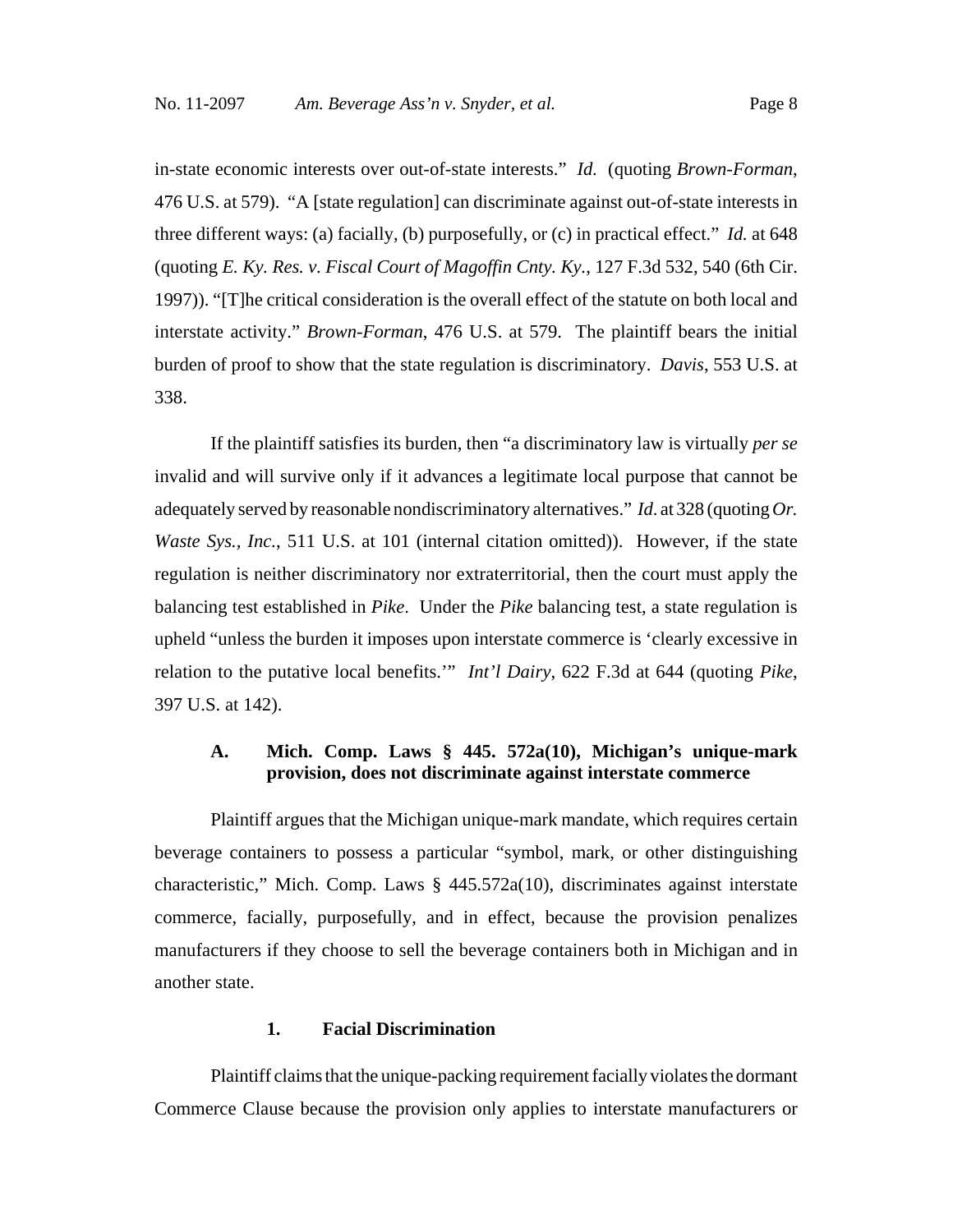shippers of beverages. According to Plaintiff, "Michigan enacted operative thresholds that are sufficiently high [and] are only met by companies who have a very high volume of business—that is, national brands." (Pl.'s. Br. at 40.) The district court found that Michigan's unique-mark provision is not facially discriminatory because "by its plain terms, the unique-mark requirement applies to all beverage manufacturers who meet the specified threshold regardless of their in-state or out-of-state origins."

"To determine whether a law violates [the] 'dormant' aspect of the Commerce Clause, we first ask whether it discriminates on its face against interstate commerce." *United Haulers Ass'n, Inc. v. Oneida-Herkimer Solid Waste Mgmt. Auth.*, 550 U.S. 330, 338 (2007) (citations omitted). "[D]iscrimination against interstate commerce in favor of local business or investment is *per se* invalid. . . ." *Carbone*, 511 U.S. at 392 (citation omitted). Thus, a state law is *per se* invalid if it provides "differential treatment of instate and out-of-state economic interests that benefits the former and burdens the latter." *United Haulers*, 550 U.S. at 338 (internal quotation marks and citation omitted).

Michigan's unique-mark provision is not facially discriminatory against interstate commerce. The provision does not distinguish between in-state and out-of-state beverage manufacturers and requires all beverage containers to follow the unique-mark requirement. The provision states in relevant part:

A symbol, mark, or other distinguishing characteristic that is placed on a designated metal container, designated glass container, or designated plastic container by a manufacturer to allow a reverse vending machine to determine if that container is a returnable container must be unique to this state, or used only in this state and 1 or more other states that have laws substantially similar to this act.

Mich. Comp. Laws § 445.572a(10). On its face, the provision is neutral in application. There is not an "obvious effort to saddle those outside the State" with the burden of complying with the regulation. *Chem. Waste Mgmt. Inc., v. Hunt*, 504 U.S. 334, 346 (1992). Rather, the same unique marking requirement applies equally to in-state and outof-state manufacturers. Therefore, whether a beverage manufacturer is located in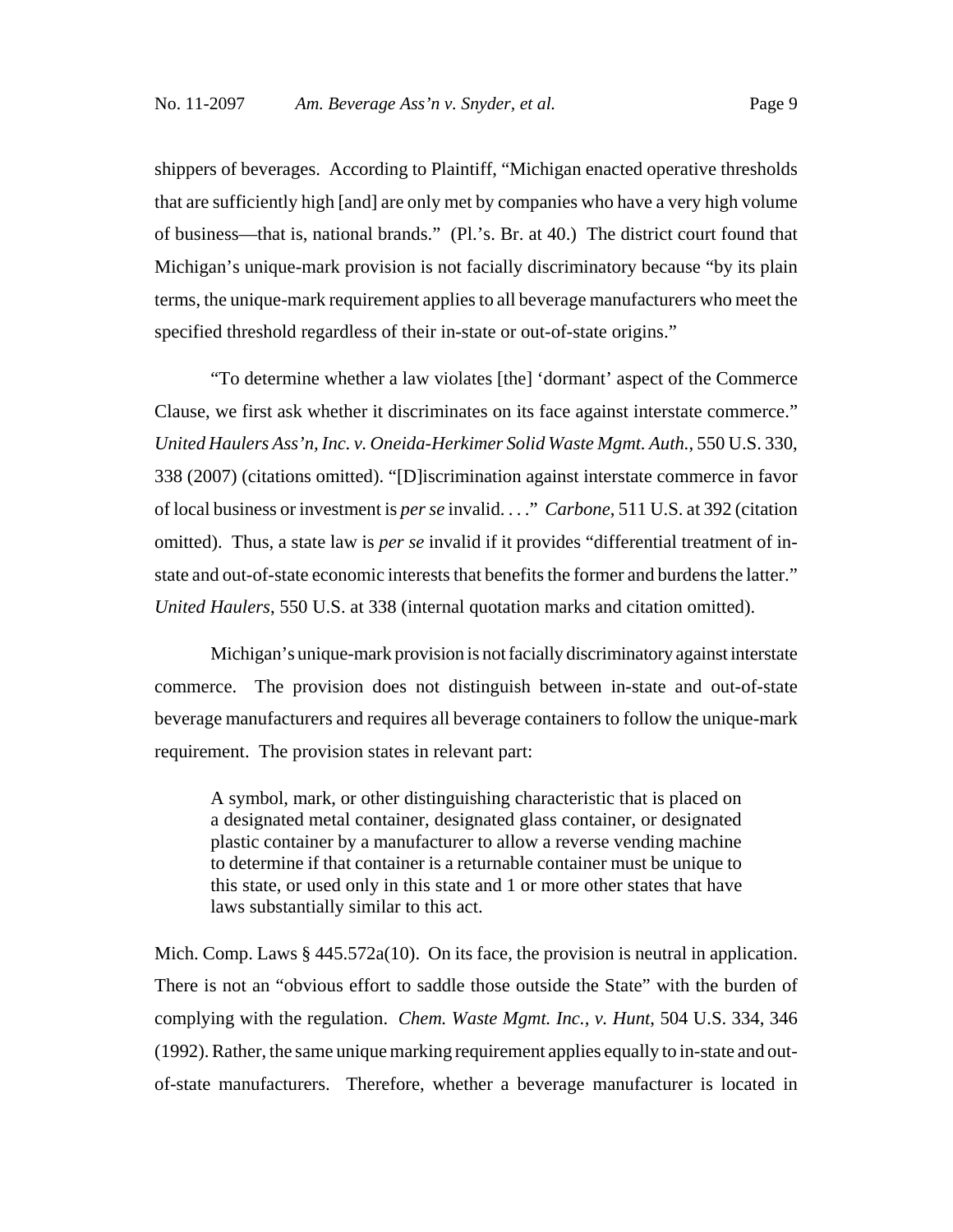Michigan or outside of the state, it must still comply with the statute's requirements.<sup>5</sup> *See United Haulers*, 550 U.S. at 345 (upholding a flow control ordinance which treated "in-state private business interests exactly the same as out-of-state ones, [and therefore did] not discriminate against interstate commerce for purposes of the dormant Commerce Clause") (internal quotation marks omitted).

#### **2. Purposeful Discrimination**

Plaintiff also alleges that Michigan's unique-mark provision has a discriminatory purpose on the basis that the provision prohibits the sale of the same beverage containers manufactured in Michigan and other states, and prevents vendors in Michigan from purchasing the same beverage containers manufactured by out-of-state distributors.

To determine whether a state regulation purposefully discriminates within interstate commerce, we turn to the actual language in the statute. This is because the most "persuasive evidence of the purpose of a statute [are] the words by which the legislature undertook to give expression to its wishes. Often these words are sufficient in and of themselves to determine the purpose of the legislation. In such cases we have followed their plain meaning." *E. Ky. Res.,* 127 F.3d at 542 (quoting *Perry v. Commerce Loan Co.*, 383 U.S. 392, 400(1966)). Our review not only includes the statute itself, but also the legislative history and legislative intent to determine whether the statute achieved its legislative purpose.

Our analysis is somewhat limited given the scant legislative history of the State's provision. The Michigan Legislature stated that the intended purpose of the statute was to prevent the illegal, fraudulent redemption of beverage containers in the State. *See, e.g.,* House Fiscal Agency, Legislative Analysis of the Bottle Bill Revisions and RVM Antifraud Act,

**<sup>5</sup>** Plaintiff claims that Michigan's unique-mark provision only applies to companies that engage in commerce in Michigan plus one other State as opposed to companies that operate solely within Michigan. But that is a misstatement. Any Michigan-based company that meets the State's threshold sales requirement and chooses to engage in business within Michigan is subject to the same unique-mark provision as companies that compete in the national market and conduct business in Michigan. *See* Mich. Comp. Laws  $\S$  445.572a(1), (3), (5).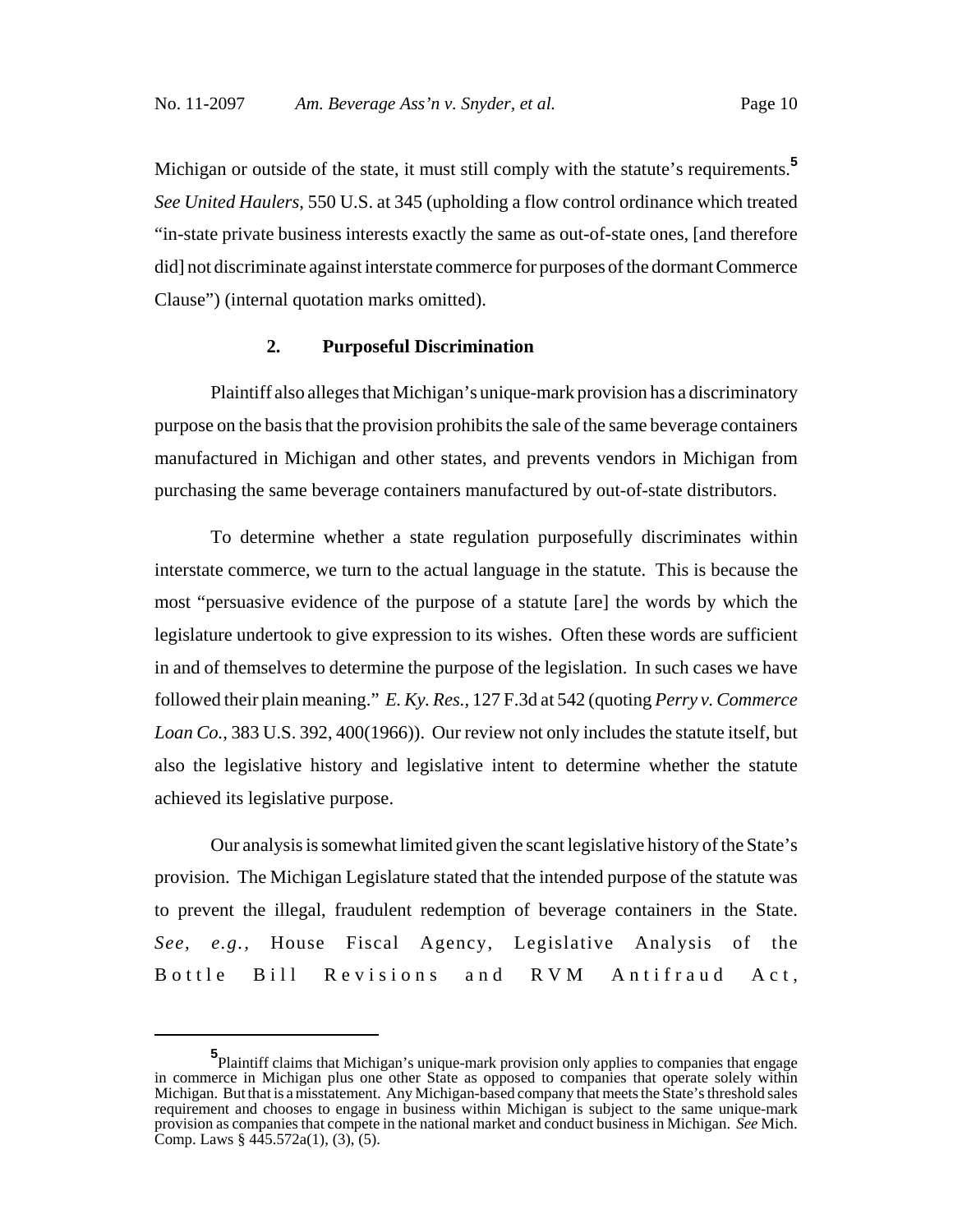http://www.legislature.mi.gov/documents/2007-2008/billanalysis/House/pdf/ 2007-HLA-5147-3.pdf, 2–6 (last visited August 20, 2012). The Michigan Soft Drink Association ("MSDA") provided further support for the concern that fraudulent redemption was widespread. The MSDA stated that "[i]n recent years, the fraudulent redemption of out-of-state beverage containers in Michigan has increased. Unclaimed deposits paid to the state declined from the peak of \$23.5 million in 2000, to \$8.9 million in 2007—a drop of more than \$10 million." *See* MSDA Fraudulent Redemption, http://misoftdrink.org/Fraudulent\_Redemption.asp (last visited August 20, 2012). Plaintiff asserts that Michigan's goal is to "maximize the flow of revenue" into the State by discriminating against interstate actors. But as the district court recognized, "there is nothing that indicates that Michigan is attempting to benefit local economic actors at the expense of out-of-state actors." The text of the statute confirms that the Michigan Legislature intended to address a significant problem—the fraudulent redemption of beverage containers purchased outside the State—by regulating the conduct of both instate and out-of-state actors. *See* Mich. Comp. Laws § 445.572a(10). Absent concrete evidence from the statutory language that the unique-mark requirement is purposefully discriminatory, Plaintiff cannot prevail on this claim.

### **3. Discriminatory Effect**

A statute may be discriminatory in effect if "the claimant [can] show both how local economic actors are favored by the legislation, and how out-of-state actors are burdened by the legislation." *Int'l Dairy*, 622 F.3d at 648 (quoting *E. Ky. Res*., 127 F.3d at 543).

Plaintiff identifies three reasons why Michigan's unique-mark provision is discriminatory in effect: "(1) the law requires the creation and maintenance of special state-exclusive production and distribution operations in order to do business in Michigan; (2) it eliminates the competitive advantages otherwise enjoyed by interstate companies; and (3) it impedes the free movement of commerce by imposing an economic and practical toll on interstate companies only." (Pl.'s Br. 42–43); *see also*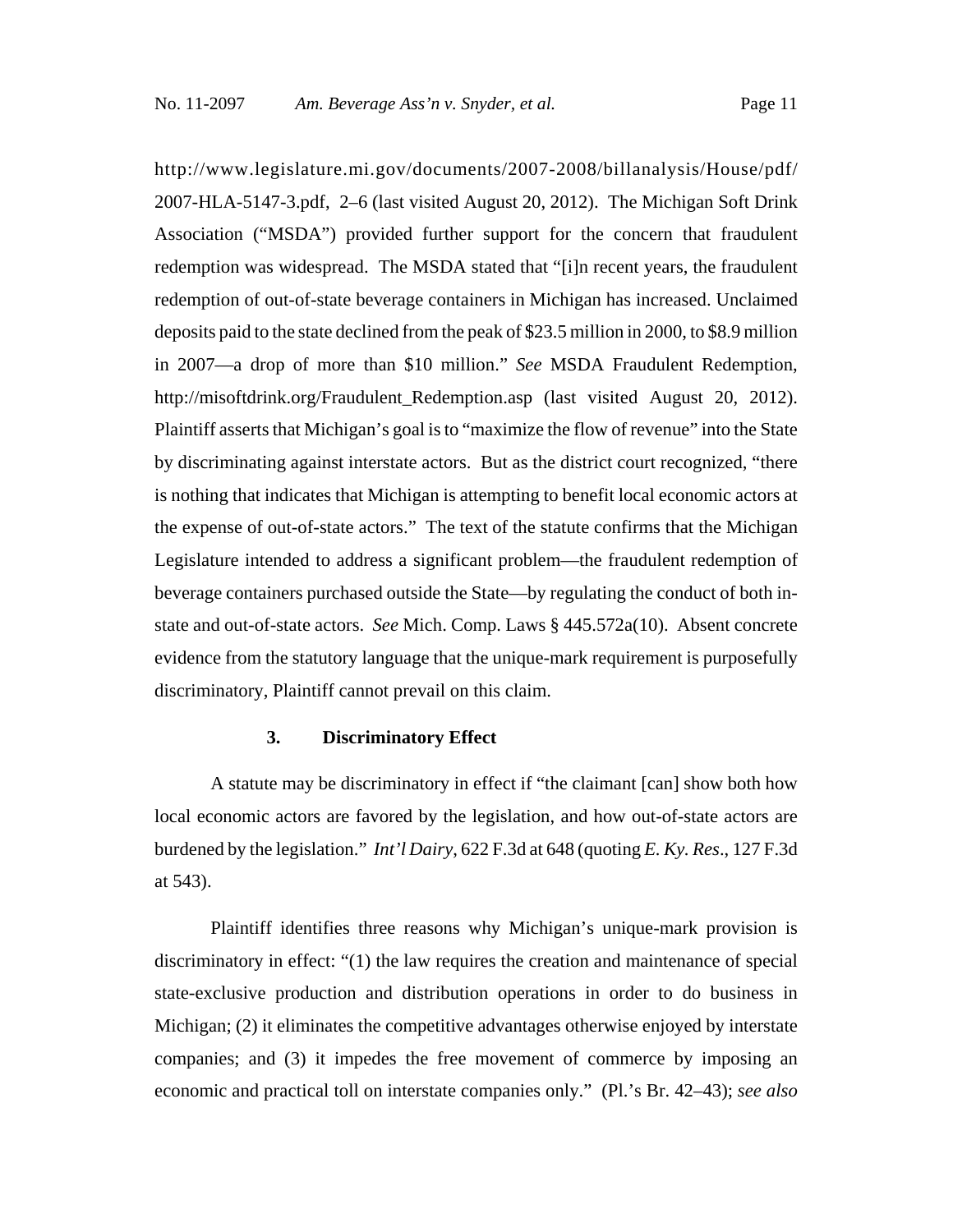*Granholm v. Heald*, 544 U.S. 460 (2005); *Hunt v. Washington State Apple Adver. Comm'n*, 432 U.S. 333, 351 (1977).

Plaintiff relies on the Supreme Court case of *Granholm v. Heald* to show that the provision has a discriminatory purpose. In *Heald*, Michigan residents and an out-of-state winery alleged that Michigan laws that governed the distribution of alcohol violated the Commerce Clause because the laws allowed in-state wineries to ship directly to consumers in Michigan, subject only to a licensing requirement, while out-of-state wineries, whether licensed or not, were prohibited from direct shipment. *Heald*, 544 U.S. at 469. The Supreme Court held that the Michigan regulatory scheme discriminated against interstate commerce because out-of-state wineries faced "two extra layers of overhead [which] increase[d] the cost of out-of-state wines to Michigan consumers." *Id*. at 474. The Court explained that "[t]he differential treatment require[d] all out-of-state wine, but not all in-state wine, to pass through an in-state wholesaler and retailer before reaching consumers." *Id*. Plaintiff in this case alleges in a similar fashion that the "Michigan-exclusive packaging mandate similarly requires interstate beverage companies to establish a Michigan-only production, warehousing, transportation, and distribution operation" in order to sell to Michigan consumers.

*Heald* is distinguishable, however, on the basis that the Michigan laws in *Heald* purposefully imposed a burden on out-of-state wineries by implementing a complete ban on direct shipment while allowing in-state wineries to enjoy the benefits of direct shipment. This type of regulatory scheme clearly attempted to affect the market playing field by allowing Michigan wineries to gain market share against their out-of-state competitors.

In this case, the Michigan provision does not favor in-state beverage manufacturers and distributors over out-of-state. The unique-mark provision requires all those who sell certain amounts of beverages in Michigan to use the same unique-to-Michigan mark, without any reference to in-state or out-state origins. Contrary to Plaintiff's assertion, the Michigan provision does not create an "extra layer of overhead" because all manufacturers and distributors are subject to the same provision. In essence,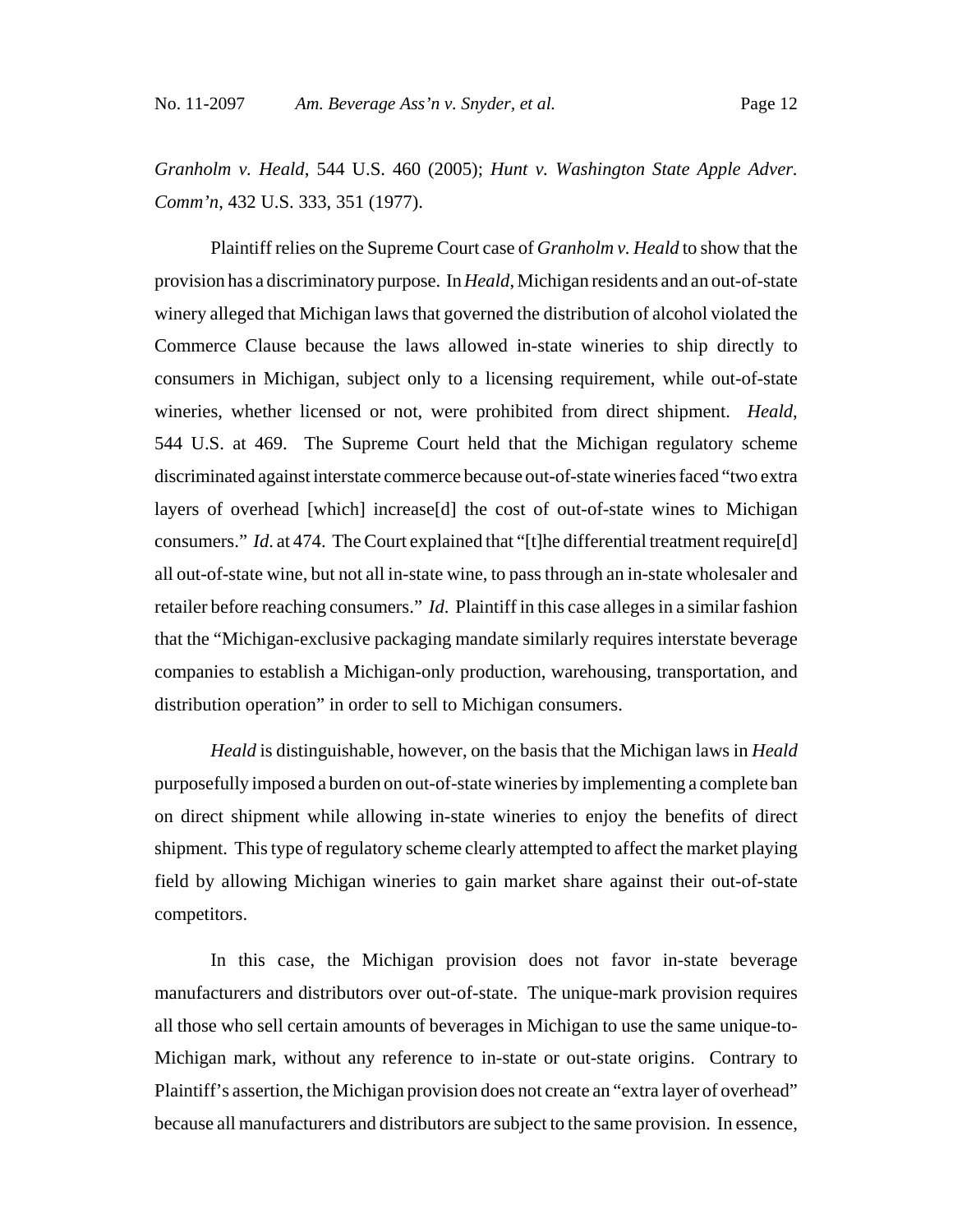any manufacturer who wants to sell and distribute beverage containers regardless of whether they are in-state or out-of-state, is subject to the unique-mark provision. Thus, we agree with the district court's assessment that "the unique-mark requirement burdens in-state beverage manufacturers who meet the designated thresholds to the same extent it burdens out-of-state manufacturers who meet the designated thresholds." We therefore conclude that the State's statute does not discriminate against interstate commerce on this basis.

# **B. Mich. Comp. Laws § 445.572a(10) is extraterritorial in violation of the dormant Commerce Clause**

Despite our conclusion that Michigan's unique-mark provision does not discriminate against interstate commerce, the Supreme Court recognizes "a second category of regulation that is also virtually *per se* invalid under the dormant Commerce Clause"—whether the law regulates extraterritorial commerce. *Int'l Dairy*, 622 F.3d at 645. A statute is extraterritorial if it "directly controls commerce occurring wholly outside the boundaries of a State [and] exceeds the inherent limits of the enacting State's authority." *Healy v. Beer Inst. Inc.*, 491 U.S. 324, 336 (1989). The relevant inquiry is whether the "practical effect of the regulation is to control conduct beyond the boundaries of the State." *Id.* at 336 (citing *Brown-Forman*, 476 U.S. at 579). To determine a statute's "practical effect," the court not only considers the consequences of the statute itself, but also "how the challenged statute may interact with the legitimate regulatory regimes of other States and what effect would arise if not one, but many or every, State adopted similar legislation." *Id*.

The Supreme Court has applied the extraterritoriality doctrine only in the limited context of price-affirmation statutes. These statutes force regulated entities to certify that the in-state price they charge for a good is no higher than the price they charge outof-state. *See Healy*, 491 U.S. at 337–40; *Brown-Forman*, 476 U.S. at 582–84. In *Brown-Forman*, New York instituted a law that required distillers who posted wholesale prices in the state to not charge a lower price for the product in any other state during the month of posting. The New York law prevented the distillers from offering promotional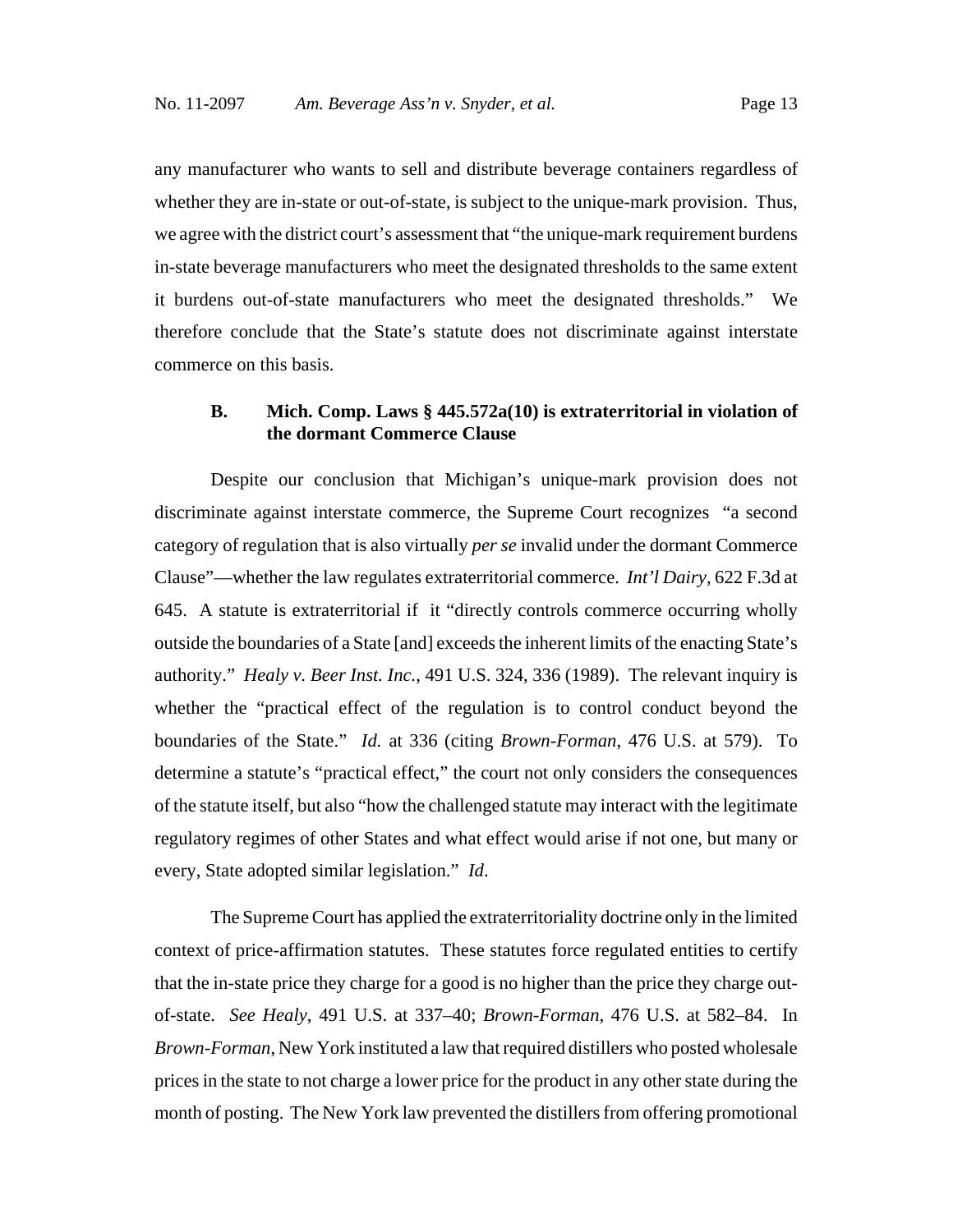allowances to wholesalers in other states, because the allowances lowered the effective price below the New York posted price. *Brown-Forman*, 476 U.S. at 577–78. The Supreme Court found that by "[f]orcing a merchant to seek regulatory approval in one State before undertaking a transaction in another directly regulates interstate commerce." *Id.* at 582. Although New York is within its power to regulate the sale of liquor within its state, the Court held that "it may not project its legislation into [other States] by regulating the price to be paid for liquor in those States." *Id*. at 582–83 (internal quotation marks and citation omitted).

Similarly in *Healy*, the Supreme Court struck down Connecticut's price affirmation statute, which required out-of-state beer distributors to post their prices on each brand of beer sold in the State and to also affirm that their posted prices were no higher than prices in the border states of Massachusetts, Rhode Island, and New York. *Healy*, 491 U.S. at 326–29. The Court found that Connecticut's statute created "the kind of competing and interlocking local economic regulation that the Commerce Clause was meant to preclude." *Id*. at 337. In addition, the Court concluded that the "effect of the Connecticut statute is essentially indistinguishable from the extraterritorial effect found unconstitutional in *Brown-Forman*" by requiring "out-of-state shippers to forgo the implementation of competitive-pricing schemes in out-of-state markets because those pricing decisions are imported by statute into the Connecticut market regardless of local competitive conditions." *Id*. at 339. Therefore, the Court concluded that any statute that has "the undeniable effect of controlling commercial activity occurring wholly outside the boundary of the State" is extraterritorial and violates the dormant Commerce Clause. *Id*. at 337.

The district court noted that the Sixth Circuit has applied the extraterritorial doctrine to product labeling restrictions. Specifically, we held in *International Dairy* that Ohio's labeling rule, which restricted the "types of claims that dairy processors could make about milk and milk products" did not violate the dormant Commerce Clause. *Int'l Dairy*, 622 F.3d at 633–34. The plaintiffs argued that Ohio's labeling rule "force[d] them to create a nationwide label in accordance with Ohio's requirements" in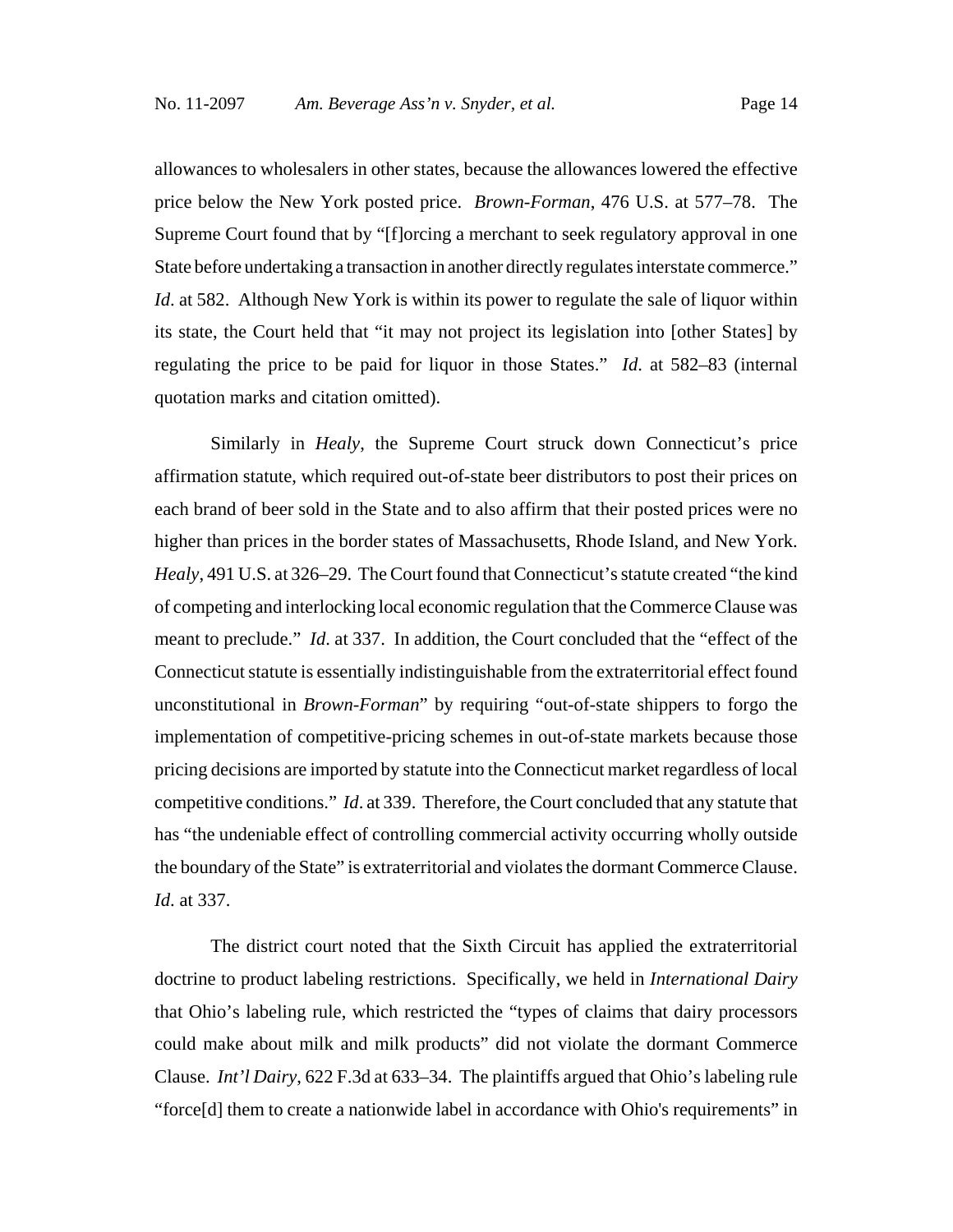order to satisfy the complex national distribution channels for milk products. *Id*. at 647. The Sixth Circuit disagreed and stated that:

[U]nlike the price-affirmation statutes, which directly tied their pricing requirements to the prices charged by the distillers in other states, the Ohio Rule's labeling requirements have no direct effect on the Processors' out-of-state labeling conduct. That is to say, how the Processors label their products in Ohio has no bearing on how they are required to label their products in other states (or vice versa). Nor does compliance with the Ohio Rule raise the possibility that the Processors would be in violation of the regulations of another state—the key problem with the New York statute in *Brown-Forman*. The Rule accordingly does not purport to regulate conduct occurring wholly outside the state.

*Id.* (quotation marks and citation omitted). Thus, the Sixth Circuit concluded that Ohio's product labels could be used anywhere in the country and did not create an extraterritorial problem.

But Plaintiff asserts that this case does not fit squarely either within the priceaffirmation extraterritorial cases addressed by the Supreme Court or the product labeling case from this Circuit. Rather, Plaintiff claims that Michigan's unique-mark requirement is "quite different" because the label or container used in Michigan can be used only in Michigan. It cannot be used anywhere else. According to Plaintiff, Michigan "has made itself an economic island withdrawn from the national commerce stream in beverages." Plaintiff cautions that if Michigan can "*both* prescribe what [beverage] products can be sold in-state *and* outlaw the sale of that same [beverage] product in other States of the Union . . . [then] it can do it for every other product [and] [s] o can every other State." Plaintiff asserts that the State even criminalizes sales occurring in other states in violation of its statute by imposing a penalty of either a \$2,000 fine and/or up to six months imprisonment.

Defendants dismiss Plaintiff's argument by stating that Michigan's unique-mark requirement does not govern extraterritorially because no conflict exists between the states since Michigan is the only state with a unique-mark requirement, and the statute's requirements does not directly control conduct occurring wholly outside the State's border. We find Defendants' logic flawed for several reasons.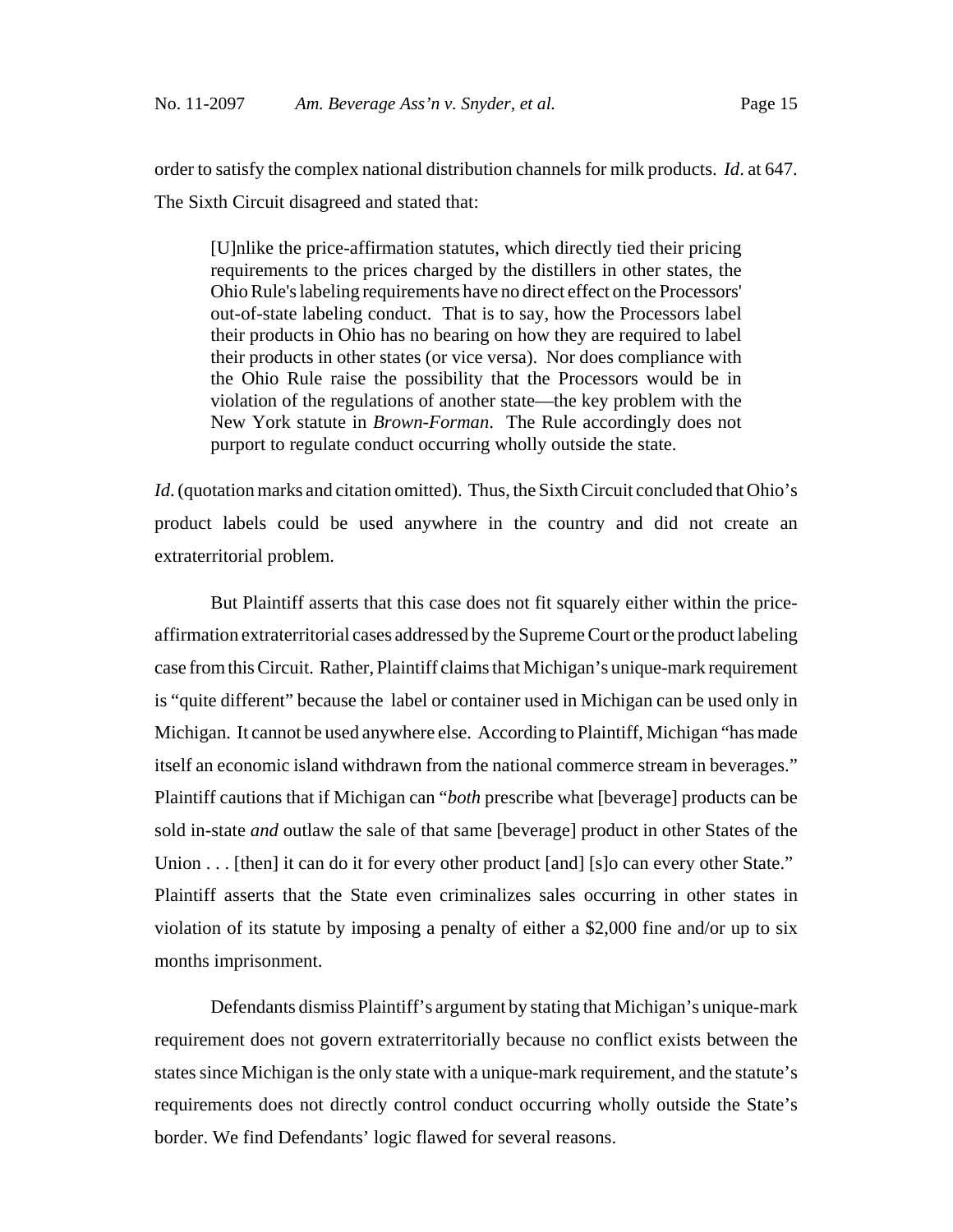First, Defendants fail to explore other alternative measures that could combat the State's redemption problem. Defendants argue that the State's provision is the only means to prevent fraudulent redemption and allow the State to retrieve unclaimed deposits to increase the state's revenue. But it is difficult to reconcile how this provision is the only means for the State to address its redemption problem, when no other efforts were made by Defendants that could potentially satisfy the state's purported legitimate purpose in a non-extraterritorial fashion. For example, it was suggested during oral argument that the State of Michigan could use the money from the unclaimed deposits and impose less burdensome measures, which may include limiting the number of beverage containers that may be redeemed by an individual or company. The State could also require consumers who wish to recycle beverage containers in Michigan to provide a proof of purchase receipt, which would indicate that the container was sold and purchased in the state. Plaintiff also recommends additional viable alternatives and suggests that a good starting point for Defendants would be the "vigorous enforcement of the only recently enacted law against retailer fraud."

Furthermore, the nine other states that have instituted bottle deposit laws seemed to have adopted regulations without imposing any criminal or civil penalties on in-state or out-of-state manufacturers and distributors.**<sup>6</sup>** Although these alternative approaches may or may not be less desirable or may potentially raise other concerns, Defendants failed to consider reasonable alternatives before first committing themselves to a problematical course by implementing an invalid provision on extraterritorial grounds.

As we previously indicated, our analysis of the extraterritorial effect of the State's unique-mark provision requires a consideration of "how the challenged statute may interact with the legitimate regulatory regimes of other States and what effect would

**<sup>6</sup>** *See* Cal. Pub. Res. Code § 14500 (2012) *et seq*.; Conn. Gen. Stat. § 22a-243 (2012) *et seq*.; Haw. Rev. Stat. § 342G-101 (2012) *et. seq*.; Iowa Code § 455C.1 (2012) *et seq*.; ME. Rev. Stat. 32 § 1861 (2011) *et seq*; MA. Gen. Laws 94 § 321 (2012) *et seq.*, N.Y. Envtl. Conserv. Law § 27-1001 (2012) *et seq*.; OR. Rev. Stat. § 459A.700 (2012) *et seq*.; VT. Stat. Ann. 10 § 1521 (2012) *et seq*. To be clear, Michigan's ten-cent deposit per beverage container contributes to the State's high redemption rate inasmuch as Michigan provides a higher refund value than all of the other participating states, with the exception of California, which administers ten-cent refunds for bottles 24 ounces or greater. Even so, no other state with a beverage container deposit law attempts to burden the beverage industry by forcing them to apply a unique-mark to their beverage containers in order to enter the Michigan market.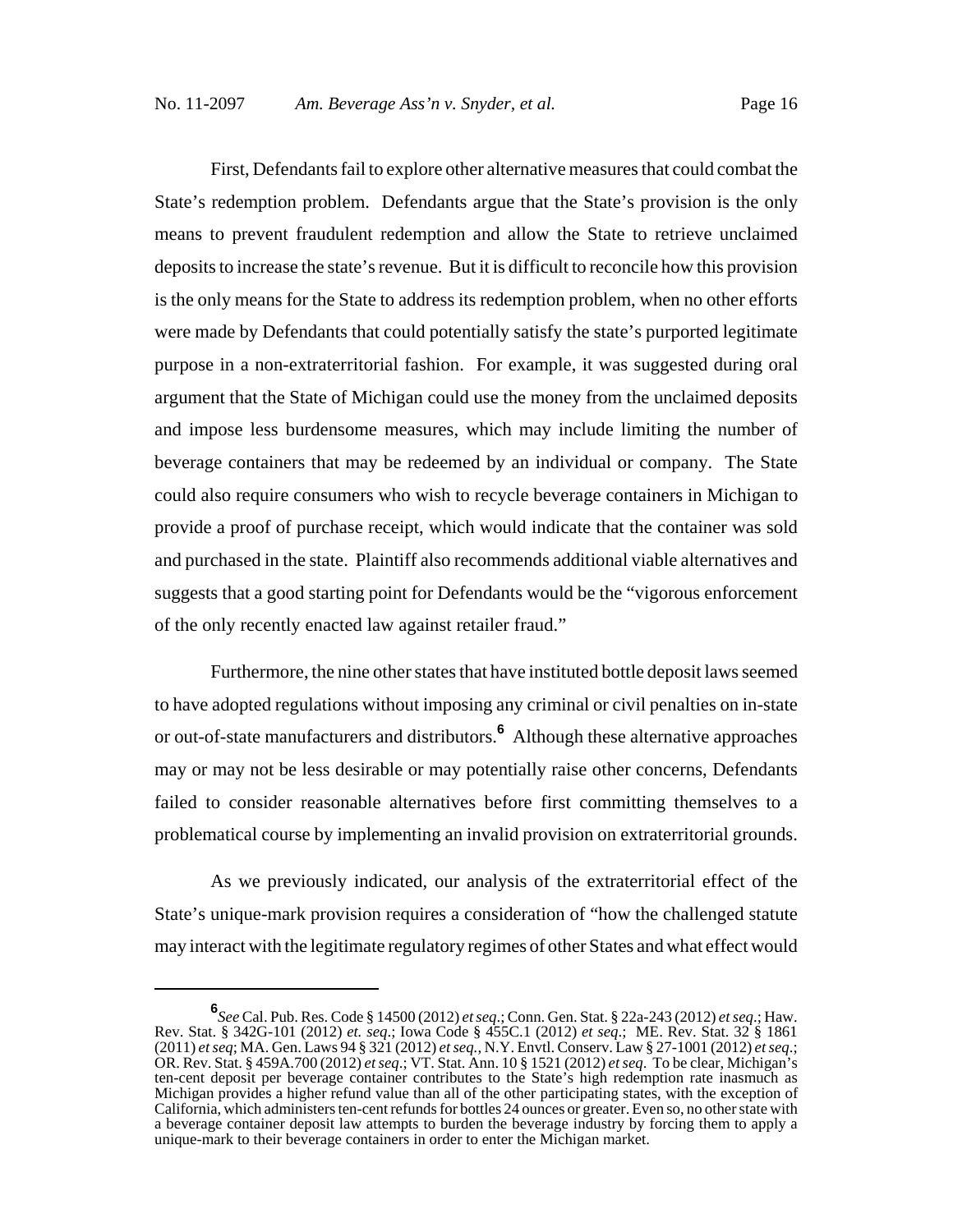arise if not one, but many or every, State adopted similar legislation." *Healy*, 491 U.S. at 336. Plaintiff argues that additional extraterritorial problems triggered by the uniquemark requirement include the State projecting its regulatory regime into the jurisdiction of another state and the potential destruction of the national common market through the adoption of state-exclusive product laws. Having found that the statute has an impermissible extraterritorial effect, we have no need to consider whether the state had some legitimate local purpose or whether there is a reasonable nondiscriminatory alternative.**<sup>7</sup>**

As an initial matter, we recognize that this case presents a novel issue of an "unusual extraterritoriality question" that has not been addressed either by the Supreme Court or any other court. To date, no other state has implemented a requirement similar to Michigan's. However, Defendants' reference to Plaintiff's argument as a "hypothetical inquiry" also deflects attention away from the real issue in that Michigan's unique-mark requirement not only requires beverage companies to package a product unique to Michigan but also allows Michigan to dictate where the product can be sold. The reach of this statute and the criminal penalty for violations cannot be as easily dismissed as suggested by Defendants. Plaintiff must comply with the statute now or face criminal sanctions. In addition, other states must react today to Michigan's uniquemark requirement or also face legal consequences. Thus, Michigan is forcing states to comply with its legislation in order to conduct business within its state, which creates an impermissible extraterritorial effect and is in violation of the Supreme Court's precedent stated in *Brown-Forman* and *Healy*. *See Brown-Forman*, 476 U.S. at 583–84; *Healy*, 491 U.S. at 334; *see also Heald,* 544 U.S. at 473 (finding that Michigan and New York's regulatory schemes contribute to "[t]he current patchwork of laws–with some States banning direct shipments altogether, others doing so only for out-of-state wines, and still others requiring reciprocity . . . invite[s] a multiplication of preferential trade areas destructive of the very purpose of the Commerce Clause.") (quoting *Dean Milk Co.*

**<sup>7</sup>** Because we concluded that Michigan's unique-mark provision does not discriminate against interstate commerce but is extraterritorial, the *Pike* balancing test does not apply. *See Int'l Dairy*, 622 F.3d at 646 (stating that the *Pike* balancing test controls when a state regulation is neither extraterritorial nor discriminatory in effect).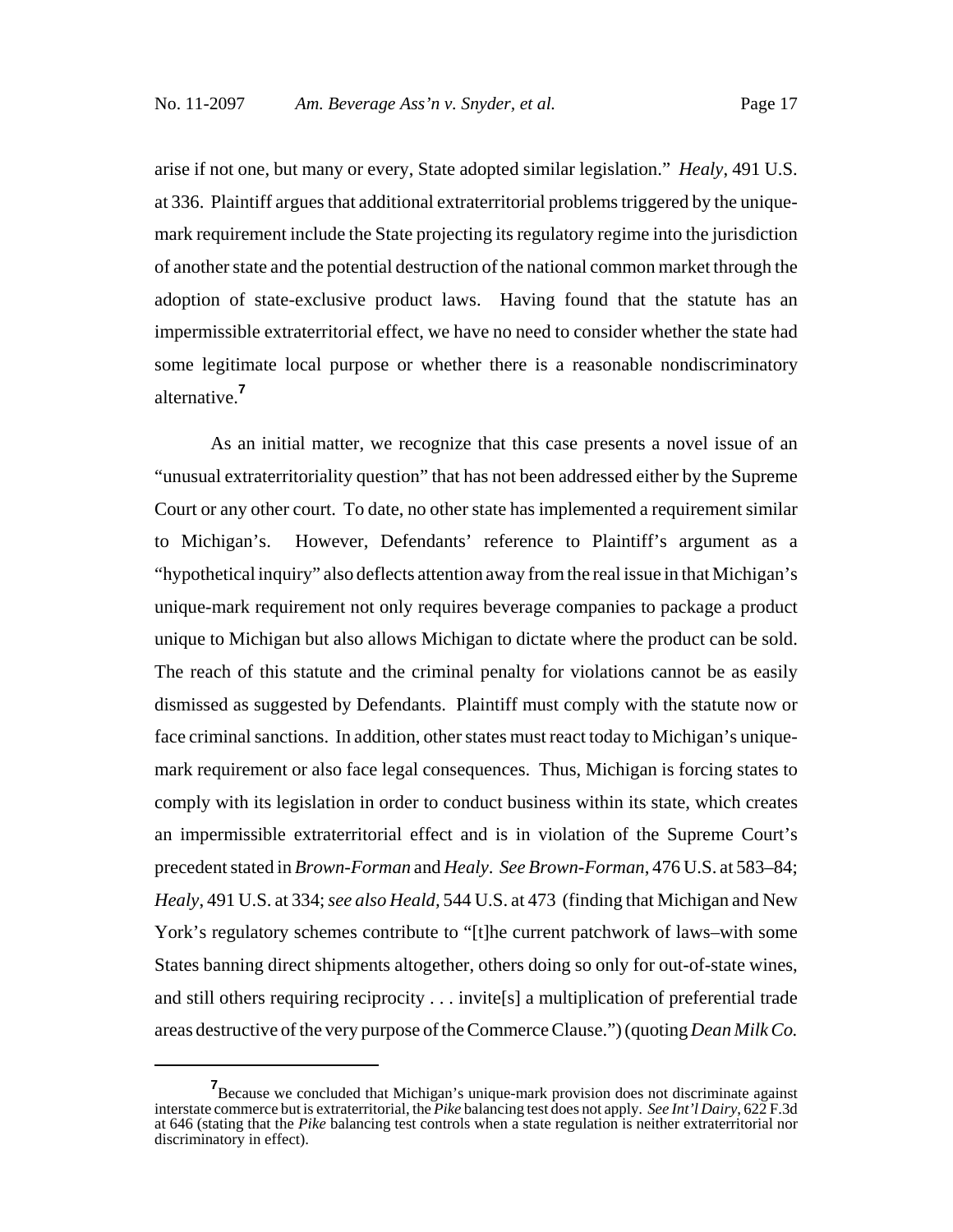*v. Madison*, 340 U.S. 349, 356 (1951) (internal quotation marks omitted). Therefore, we conclude that the Michigan statute is extraterritorial in violation of the dormant Commerce Clause because it impermissibly regulates interstate commerce by controlling conduct beyond the State of Michigan.

#### **CONCLUSION**

In sum, we conclude that Mich. Comp. Laws  $\S$  445.572a(10), the State's unique mark requirement, is not discriminatory. However, because the unique-mark requirement forces manufacturers and distributors of beverage containers to adopt the State's unique labeling system, without the consideration of other less burdensome alternatives, Michigan's unique-mark requirement has an impermissible extraterritorial effect. For these reasons, we **REVERSE** and **REMAND** to the district court with instructions to proceed consistently with this opinion. We also **AFFIRM** the district court's order granting summary judgment to Defendant on the basis that the State statute is not discriminatory.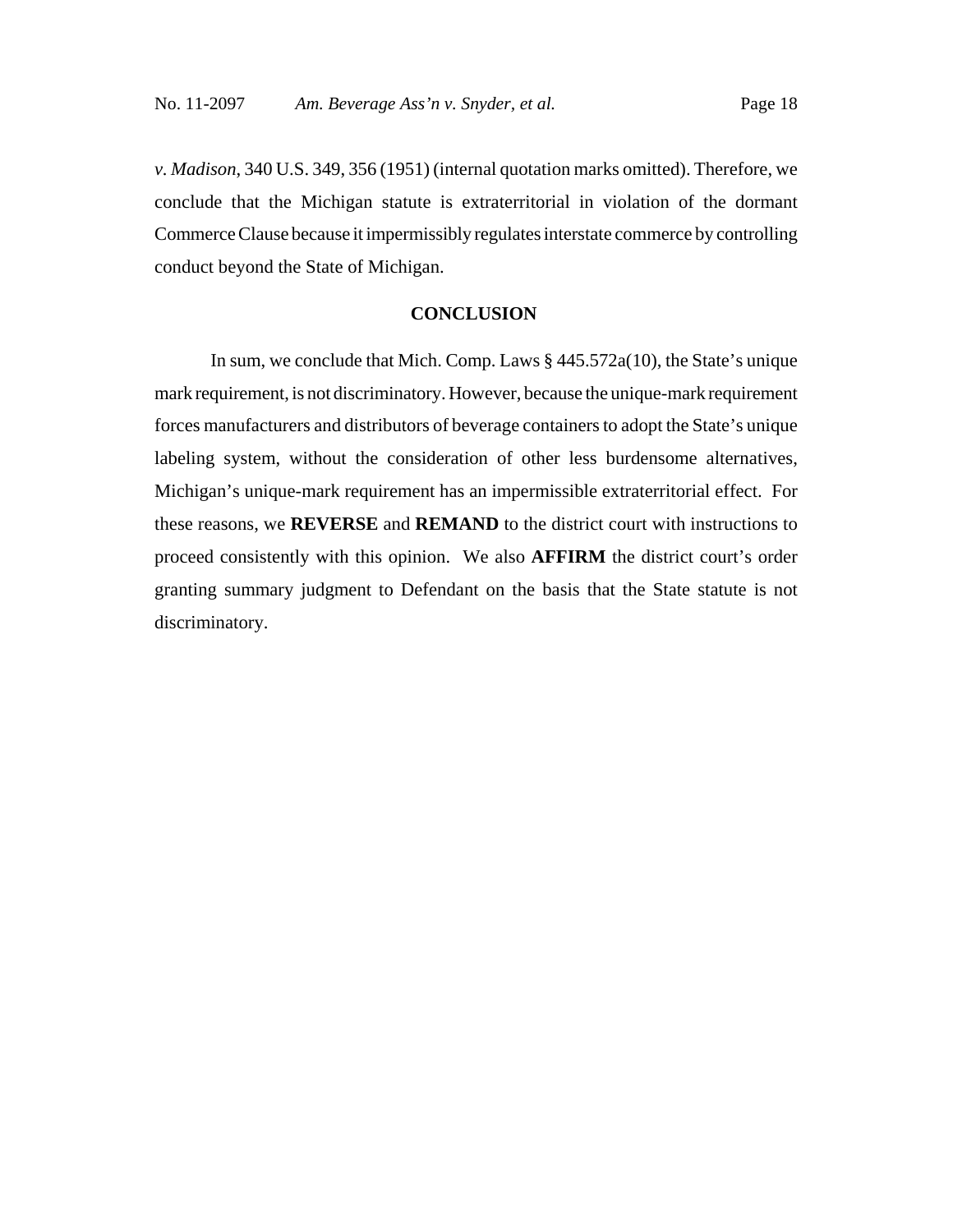# **CONCURRENCE \_\_\_\_\_\_\_\_\_\_\_\_\_\_\_\_\_\_\_\_**

**\_\_\_\_\_\_\_\_\_\_\_\_\_\_\_\_\_\_\_\_**

SUTTON, Circuit Judge, concurring. I join Judge Clay's opinion in full. I write separately to express skepticism about the extraterritoriality doctrine, the fulcrum of today's decision and a branch of the dormant Commerce Clause that the Supreme Court last referred to nine years ago as the doctrine "applied in *Baldwin* and *Healy*," decisions from 1935 and 1989. *Pharm. Research & Mfrs. of Am. v. Walsh*, 538 U.S. 644, 669 (2003); *see Healy v. Beer Inst.*, 491 U.S. 324 (1989); *Baldwin v. G.A.F. Seelig, Inc.*, 294 U.S. 511 (1935).

A little history helps to explain how the extraterritoriality doctrine became the "dormant branch of the dormant Commerce Clause." *IMS Health Inc. v. Mills*, 616 F.3d 7, 29 n.27 (1st Cir. 2010), *abrogated on other grounds by Sorell v. IMS Health Inc.*, 131 S. Ct. 2653 (2011). To the founding generation, it was an article of common faith that "no state or nation can, by its laws, directly affect, or bind property out of its own territory, or bind persons not resident therein." Joseph Story, *Commentary on the Conflict of Laws* § 20 (1834). A State's power to "protect the lives, health, and property" of its residents was "essentially exclusive," *United States v. E.C. Knight Co.*, 156 U.S. 1, 11 (1895), given the then-modest regulatory authority of the National Government under the Commerce Clause. And no State could regulate "except with reference to its own jurisdiction" because each State's powers ended at its borders. *Bonaparte v. Tax Court*, 104 U.S. 592, 594 (1881). On the other side of the dualsovereignty coin, the Federal Government's power "to regulate commerce among the several states" was "also exclusive." *E.C. Knight*, 156 U.S. at 11. A structural challenge to a state or federal regulation thus required courts to determine "whether the right government was acting within the right sphere." Ernest A. Young, *"The Ordinary Diet of the Law": The Presumption Against Preemption in the Roberts Court*, 2011 Sup. Ct. Rev. 253, 257.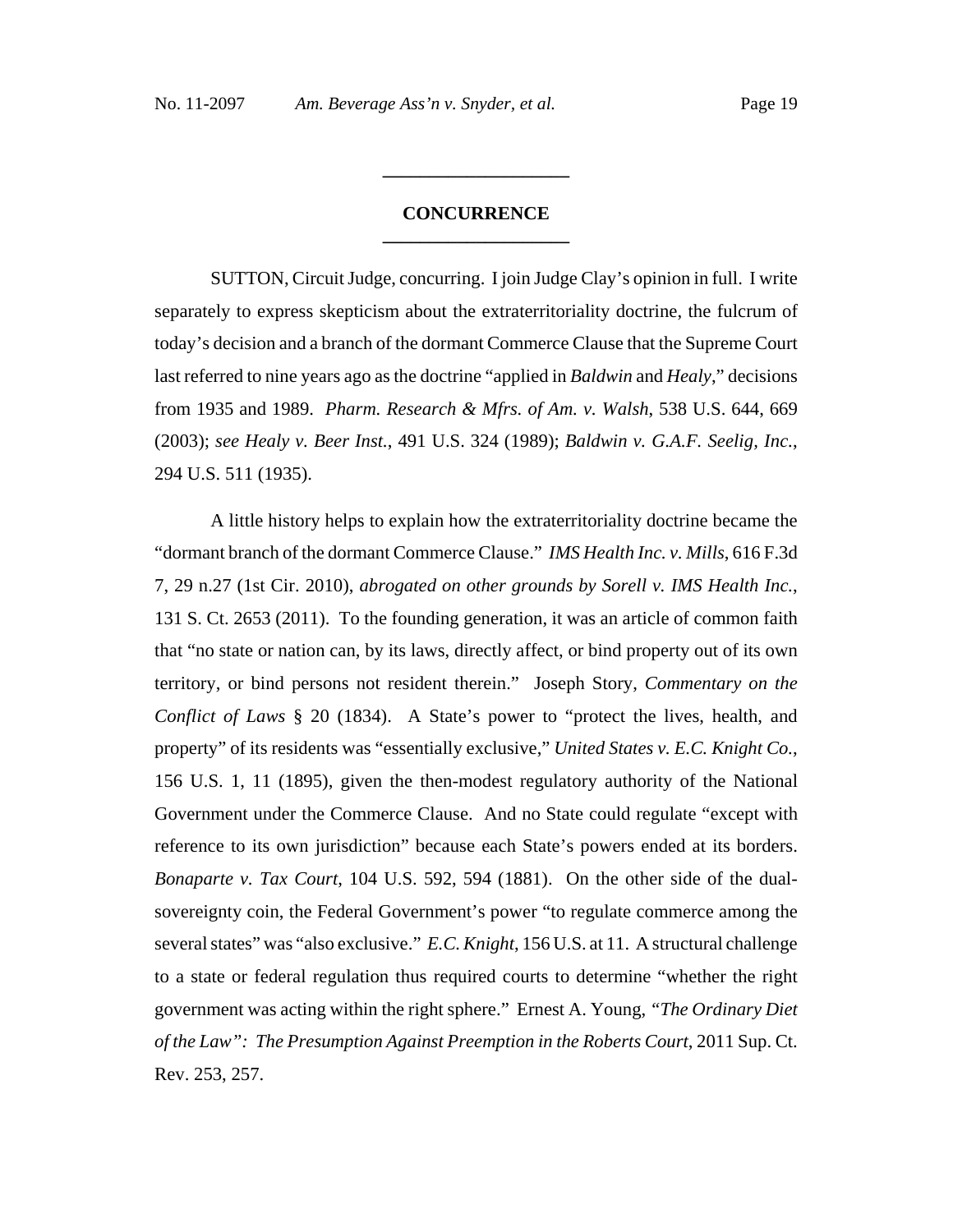Over time, the lines between the separate spheres blurred, in part because the nature of commerce changed, in part because the Supreme Court's interpretation of the Commerce Clause changed. The Federal Government gained power over traditionally "local" activities, ending the States' exclusive regulatory power. *See, e.g.*, *United States v. Darby*, 312 U.S. 100 (1941). And the States began to regulate commerce that eventually would cross state lines, ending the Federal Government's exclusive authority. If States did not discriminate against out-of-state interests or disproportionately burden interstate commerce, they could share regulatory authority with the Federal Government, at least so long as Congress did not exercise its option of regulating the area exclusively. *See, e.g.*, *S.C. Highway Dep't v. Barnwell Bros., Inc.*, 303 U.S. 177 (1938) (upholding a state statute regulating the size of trucks using the State's highways despite the law's burden on interstate commerce); *Milk Control Bd. v. Eisenberg*, 306 U.S. 346 (1939) (upholding a state statute setting minimum prices for milk shipped for sale out of state); *Duckworth v. Arkansas*, 314 U.S. 390 (1941) (upholding a state statute requiring a license to transport liquor through the state); *see also* Wiley Rutledge, *A Declaration of Legal Faith* 68 (1947) ("[J]ust as in recent years the permissive scope for congressional commerce action has broadened . . . the prohibitive effect of the clause has been progressively narrowed. The trend has been toward sustaining state regulation formerly regarded as inconsistent with Congress' unexercised power over commerce.").

One measure of this transformation, from using the Commerce Clause to monitor largely exclusive spheres of authority to overseeing largely overlapping spheres of authority, is this: Today, a State may fix the price of natural gas drilled within its borders and purchased at the wellhead, even when 90 percent of the gas will be shipped out of state. *Cities Serv. Gas Co. v. Peerless Oil & Gas Co.*, 340 U.S. 179 (1950). And today the Federal Government may regulate local loan sharking that never crosses state lines. *Perez v. United States*, 402 U.S. 146 (1971).

Which brings me back to extraterritoriality. Is it possible that the extraterritoriality doctrine, at least as a freestanding branch of the dormant Commerce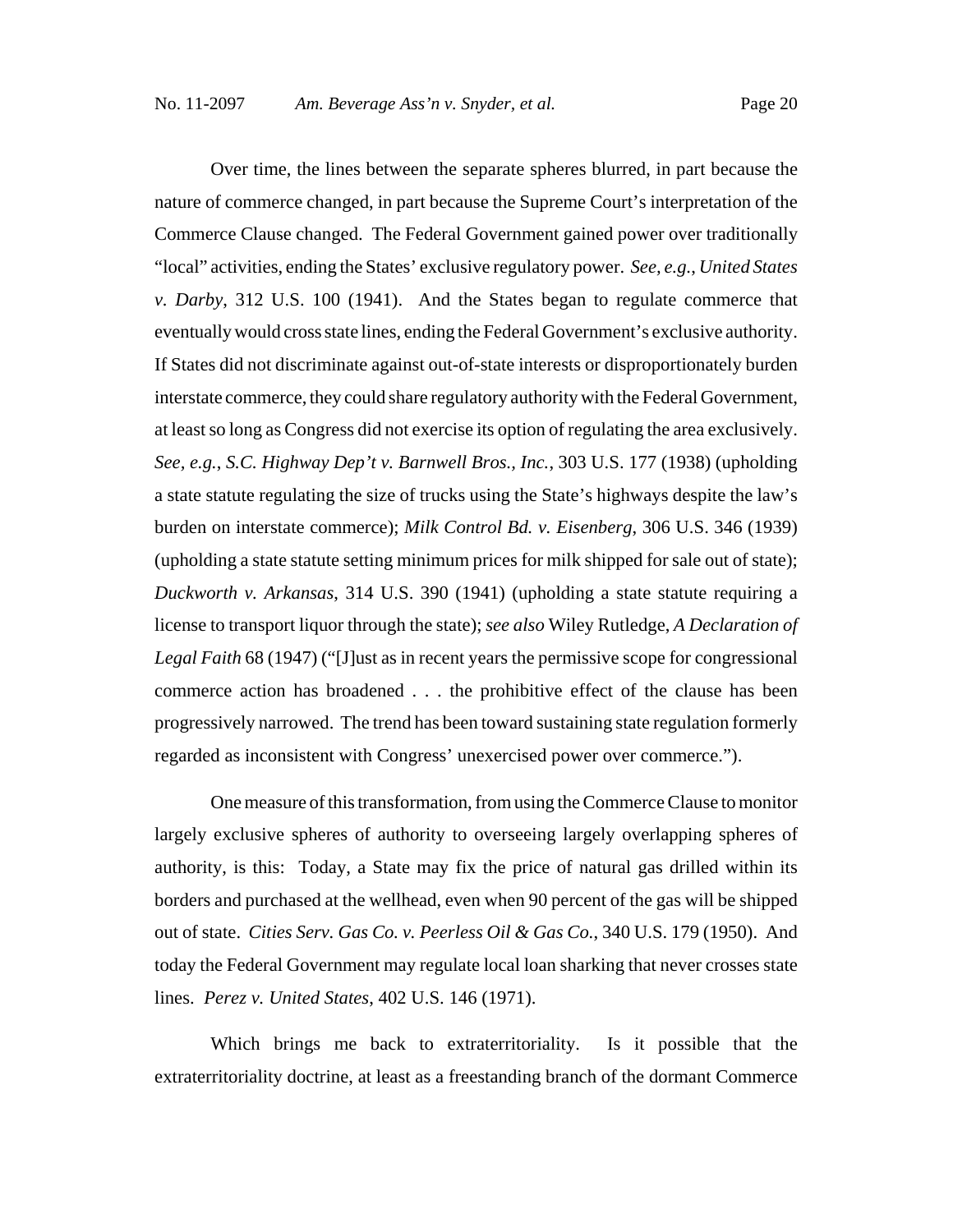Clause, is a relic of the old world with no useful role to play in the new? I am inclined to think so.

When the central function of the dormant Commerce Clause was to keep the States and the Federal Government in their separate spheres of regulatory authority, it made sense to think of extraterritoriality as a relevant proxy for interstate-commerce violations. Extraterritorial lawmaking after all operates on one side of this line and territorial lawmaking operates on the other. But that line has come and gone. The key point of today's dormant Commerce Clause jurisprudence is to prevent States from discriminating against out-of-state entities in favor of in-state ones.

Yet the extraterritoriality doctrine, if taken seriously (or at least as seriously as *Healy* has taken it), has nothing to do with favoritism. Even state laws that neither discriminate against out-of-state interests nor disproportionately burden interstate commerce may run afoul of extraterritoriality, as this case well shows. All three of us agree that the Michigan redemption law does not favor in-state entities at the expense of out-of-state ones, and yet all three of us agree that the law violates the extraterritoriality doctrine applied in *Healy*. That is because, if a State regulates "commerce that takes place wholly outside of the State's borders," that regulation is automatically invalid, no matter how great the regulation's local benefit, no matter how small its out-of-state burden. *Healy*, 491 U.S. at 336; *see also Edgar v. MITE Corp.*, 457 U.S. 624, 642–43 (1982) (plurality opinion) (stating that an extraterritorial regulation of tender offers was invalid "whether or not the commerce has effects within the State"); *Brown-Forman Distillers Corp. v. N.Y. State Liquor Auth.*, 476 U.S. 573, 583 (1986) (striking down New York's price-affirmation law based on its extraterritorial effect). Even a hypothetical state law that *facilitated* interstate commerce—say, an Ohio law that gave tax credits to automobile companies that keep open the production lines of their factories in Michigan and elsewhere—would be invalid if it had extraterritorial "practical effect[s]." *Healy*, 491 U.S. at 336. Whatever role extraterritoriality once played in Commerce Clause law, it is difficult to perceive the interstate-commerce function it plays today.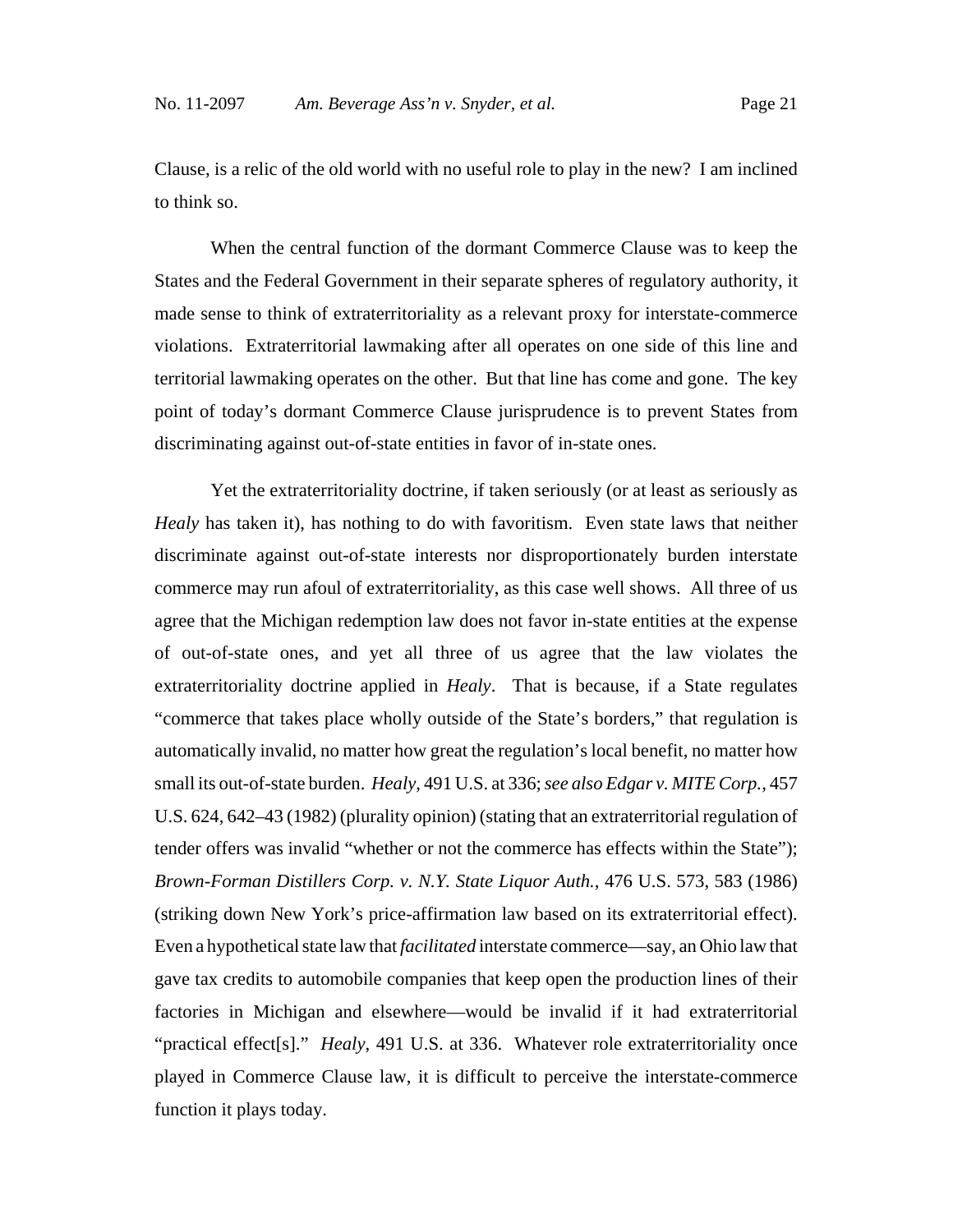Not just the original function of the extraterritoriality doctrine has been lost to time; so too has its meaning. The modern reality is that the States frequently regulate activities that occur entirely within one State but that have effects in many. To take one example, California sets high emission standards for cars sold in its State, a set of regulations that affects automobile prices across the country. *See Chamber of Commerce v. EPA*, 642 F.3d 192, 197–98 (D.C. Cir. 2011). This state law undoubtedly has the "practical effect," *Healy*, 491 U.S. at 336, of impacting car companies located in any State with lower emission standards—which is to say all of them—and thus has extraterritorial effects. Faced with this discrepancy in state emission standards, national car manufacturers have three choices: (1) produce California models and rest-of-country models, spreading the costs of maintaining two separate production and distribution networks across consumers nationwide; (2) sell only California-compliant cars and pass the higher costs of production on to consumers nationwide; or (3) stop selling cars in California entirely, shutting the State off from the stream of commerce and depriving consumers of the economies of scale generated by a national automobile market. All three options practically impact businesses and commerce in other States.

California is not unique, and emission standards are not the only area where this problem arises. Ohio requires state-specific milk labels. *Int'l Dairy Foods Ass'n v. Boggs*, 622 F.3d 628 (6th Cir. 2010). Vermont insists that light bulbs come with labels warning of the dangers of mercury. *Nat'l Elec. Mfrs. Ass'n v. Sorrell*, 272 F.3d 104 (2d Cir. 2001). And many States tax businesses that operate across state lines. *See, e.g*., *Meadwestvaco Corp. ex rel Mead Corp. v. Ill. Dep't of Revenue*, 553 U.S. 16, 24–25 (2008).

If, in the absence of preemptive federal legislation, these laws and others like them do not violate the extraterritoriality doctrine of *Healy*, why not? Their effect is no less direct than the Michigan unique-mark requirement we invalidate today. What divides impermissible "direct" extraterritorial laws from permissible "indirect" ones? I cannot tell, and I do not think *Healy*'s suggestion to look to the "practical effect" of the regulation offers any meaningful guidance. 491 U.S. at 336.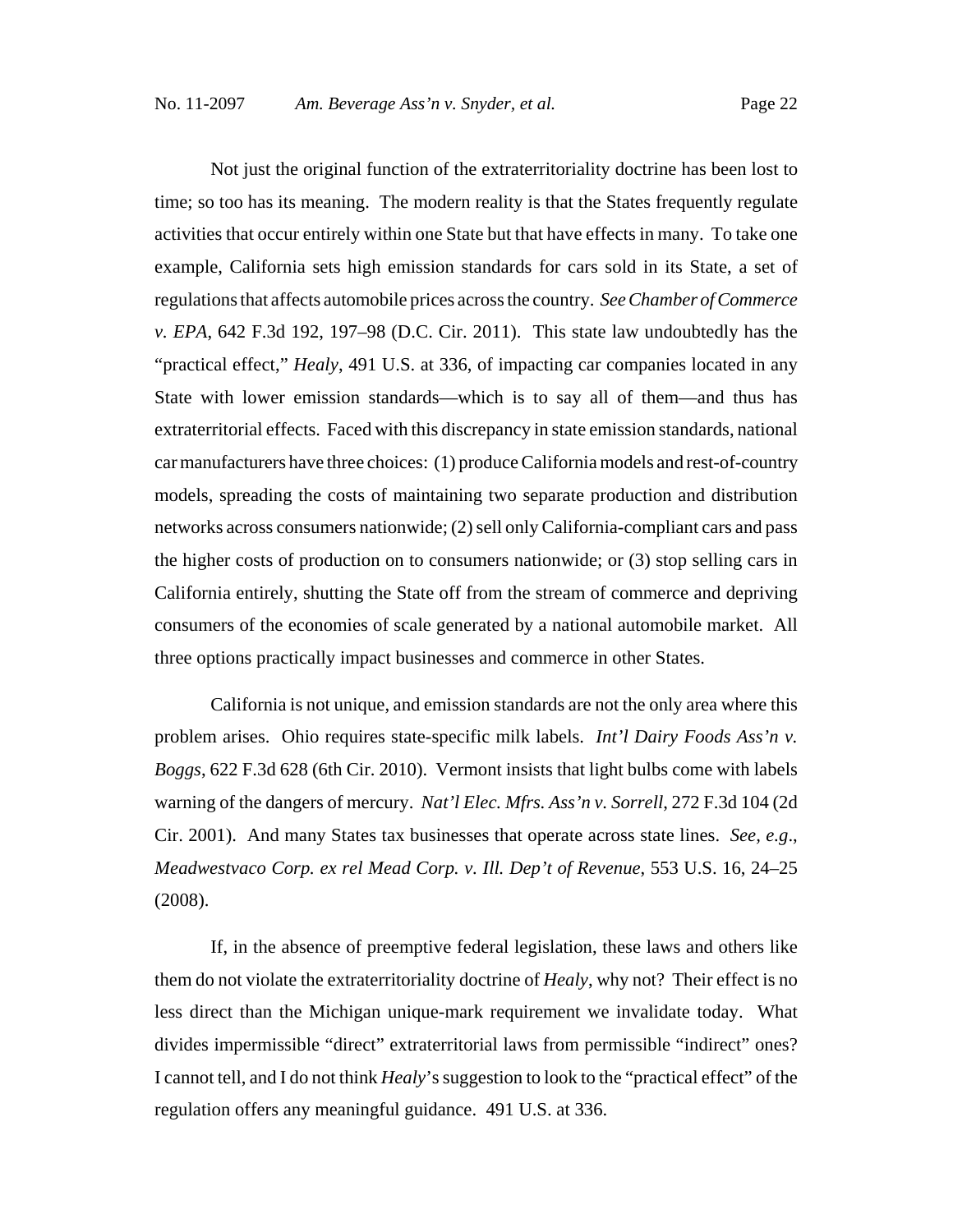What's more, we already have an ineffable test for invalidating some state regulations but not others that affect interstate commerce. State regulations that burden, but that do not facially discriminate against, interstate commerce must survive *Pike* balancing, which requires a State to show that the in-state regulatory benefits of a law outweigh the out-of-state burdens the law places on interstate commerce. *See Pike v. Bruce Church, Inc.*, 397 U.S. 137 (1970). The inquiry asks courts to balance interests they are ill-equipped to measure, let alone to compare. *See Camps Newfound/Owatonna, Inc. v. Town of Harrison*, 520 U.S. 564, 619 (1997) (Thomas, J., dissenting) (noting that balancing "invites us, if not compels us, to function more as legislators than as judges"); *Bendix Autolite Corp. v. Midwesco Enters., Inc.*, 486 U.S. 888, 897 (1988) (Scalia, J., concurring) (pointing out that *Pike* reduces courts to asking "whether a particular line is longer than a particular rock is heavy").

Why have *two tests* that suffer from these problems rather than just one? If *Pike* is problematic for this reason, so too is the extraterritoriality doctrine. The original function of the doctrine no longer exists, and it is exceedingly difficult to understand which extraterritorial effects exceed its bounds and which do not—except through a "practical effect" inquiry that shares many of the same traits and pitfalls as *Pike* balancing. For the judge who thinks little of *Pike* balancing and little of the judicial capacity to weigh apples-and-oranges interests neutrally, it is difficult to see the justification for preserving a "practical effect" extraterritoriality inquiry. And for the judge who wants to preserve *Pike* balancing, it is difficult to see what *additional* purpose is served by imposing the extraterritoriality inquiry as well. In the absence of a clear purpose or meaning, extraterritoriality provides a "roving license for federal courts to determine what activities are appropriate for state and local government to undertake." *United Haulers Ass'n, Inc. v. Oneida-Herkimer Solid Waste Auth.*, 550 U.S. 330, 343 (2007).

Eliminating extraterritoriality as a freestanding Commerce Clause prohibition also would not eliminate the role of territory in constitutional law. Territorial limits on lawmaking underlie, indeed animate, many other constitutional imperatives. The most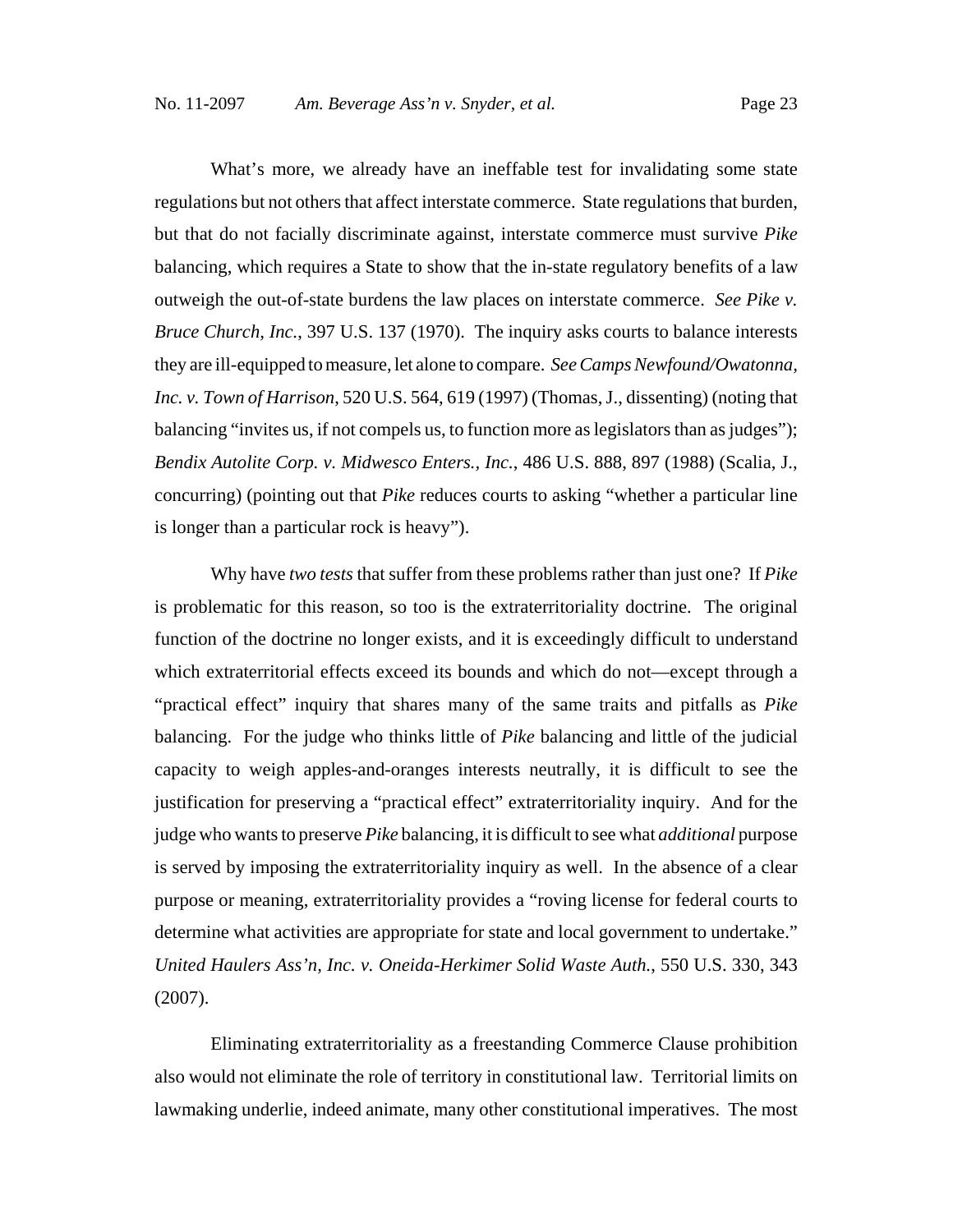powerful of these, due process, limits a State's power to extend its law outside its borders. A State must have at least some contact with a defendant to exercise personal jurisdiction, *see World-Wide Volkswagen Corp. v. Woodson*, 444 U.S. 286, 293–94 (1980); its courts may not impose punitive damages that are "grossly excessive" to the State's interest in the conduct underlying a lawsuit, *BMW of N. Am. v. Gore*, 517 U.S. 559, 569 (1996); and it can criminalize only conduct that produces "detrimental effects" within its borders, *Strassheim v. Daily*, 221 U.S. 280, 285 (1911). Even if Ohio, for instance, made it illegal for its citizens to gamble, the State could not prosecute Nevada casinos for letting Buckeyes play blackjack. *See Midwest Title Loans, Inc. v. Mills*, 593 F.3d 660, 666 (7th Cir. 2010).

The Full Faith and Credit Clause underscores a related geographical limitation on the States' police power. States must respect "public acts which are within the legislative jurisdiction of the enacting State," but they face no similar imperative for extraterritorial laws. *Bradford Elec. Light Co. v. Clapper*, 286 U.S. 145, 156 (1932). The Extradition Clause likewise presupposes territorial lawmaking limits when it speaks of the "State having Jurisdiction of the Crime," U.S. Const., art. IV § 2, and the Sixth Amendment requires that defendants receive a trial "by an impartial jury of the State and district wherein the crime shall have been committed," U.S. Const. amend. VI. Indeed, one of the American colonists' indictments of King George III was that he "combined with others to subject us to a Jurisdiction foreign to our Constitution, and unacknowledged by our Laws." The Declaration of Independence para. 15 (U.S. 1776).

Although extraterritoriality underlies these constitutional imperatives, it carries no freestanding weight outside of them. A law that does not discriminate against interstate commerce, that complies with the traditional requirements of due process and that complies with these other limitations, it seems to me, should not be invalidated solely because of an extraterritorial effect. *See, e.g.*, *Alaska Packers Ass'n v. Indus. Accident Comm'n*, 294 U.S. 532, 541–42 (1935).

Eliminating extraterritoriality as a freestanding Commerce Clause prohibition also would not change case outcomes. In *Healy*, extraterritoriality was an alternative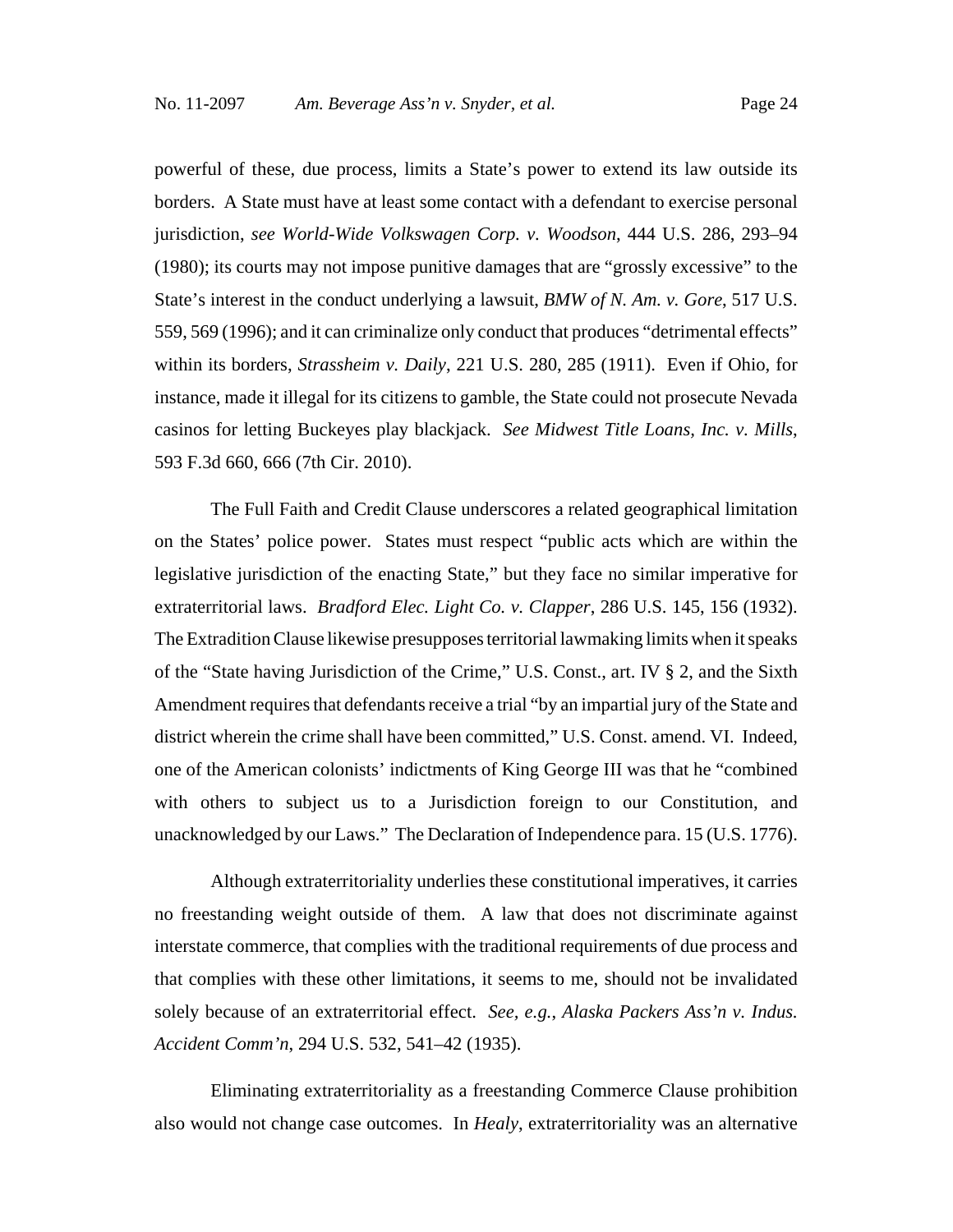holding. The Court independently held that Connecticut's law discriminated against brewers who engaged in interstate commerce because "a manufacturer or shipper of beer is free to charge wholesalers within Connecticut whatever price it might choose so long as that manufacturer or shipper does not sell its beer in a border State." 491 U.S. at 341. Justice Scalia, indeed, joined the anti-discrimination holding but not the extraterritoriality one, concluding that the Court should have resolved the case solely on the former ground. *See id.* at 345 (Scalia, J., concurring). Nor was the extraterritoriality doctrine indispensable to the other cases. The New York price-affirmation law at issue in *Brown-Forman* affected only distillers who sold in other States, 476 U.S. at 576, and the Illinois law in *Edgar* was a "direct restraint on interstate commerce" that would have "thoroughly stifled" the ability of out-of-state corporations to make tender offers, 457 U.S. at 642. Even *Baldwin*, the case sometimes called the father of the modern extraterritoriality doctrine (though it never used the term), dealt with a state law that was the "equivalent to a rampart of customs duties designed to neutralize advantages belonging to the place of origin." 294 U.S. at 527. All told, I am not aware of a single Supreme Court dormant Commerce Clause holding that relied exclusively on the extraterritoriality doctrine to invalidate a state law.

Nor is there anything special about the Michigan redemption law that ought to make it unconstitutional under the extraterritoriality doctrine but not the traditional dormant Commerce Clause doctrine or some other constitutional guarantee. The law does not discriminate against interstate commerce by favoring in-state bottlers at the expense of out-of-state ones. Even though the unique-mark requirement serves a vital state interest and imposes only a minuscule burden on interstate commerce, its extraterritorial effect appears to doom it. No one, the plaintiffs included, doubts that Michigan may enact a bottle-deposit law under the American Constitution. But extraterritoriality and extraterritoriality alone bars Michigan from the option it believes will best make its bottle-deposit scheme effective.

Michigan, perversely enough, could have chosen to reduce bottle-deposit fraud by enacting regulations far more hurtful to interstate commerce yet not extraterritorial.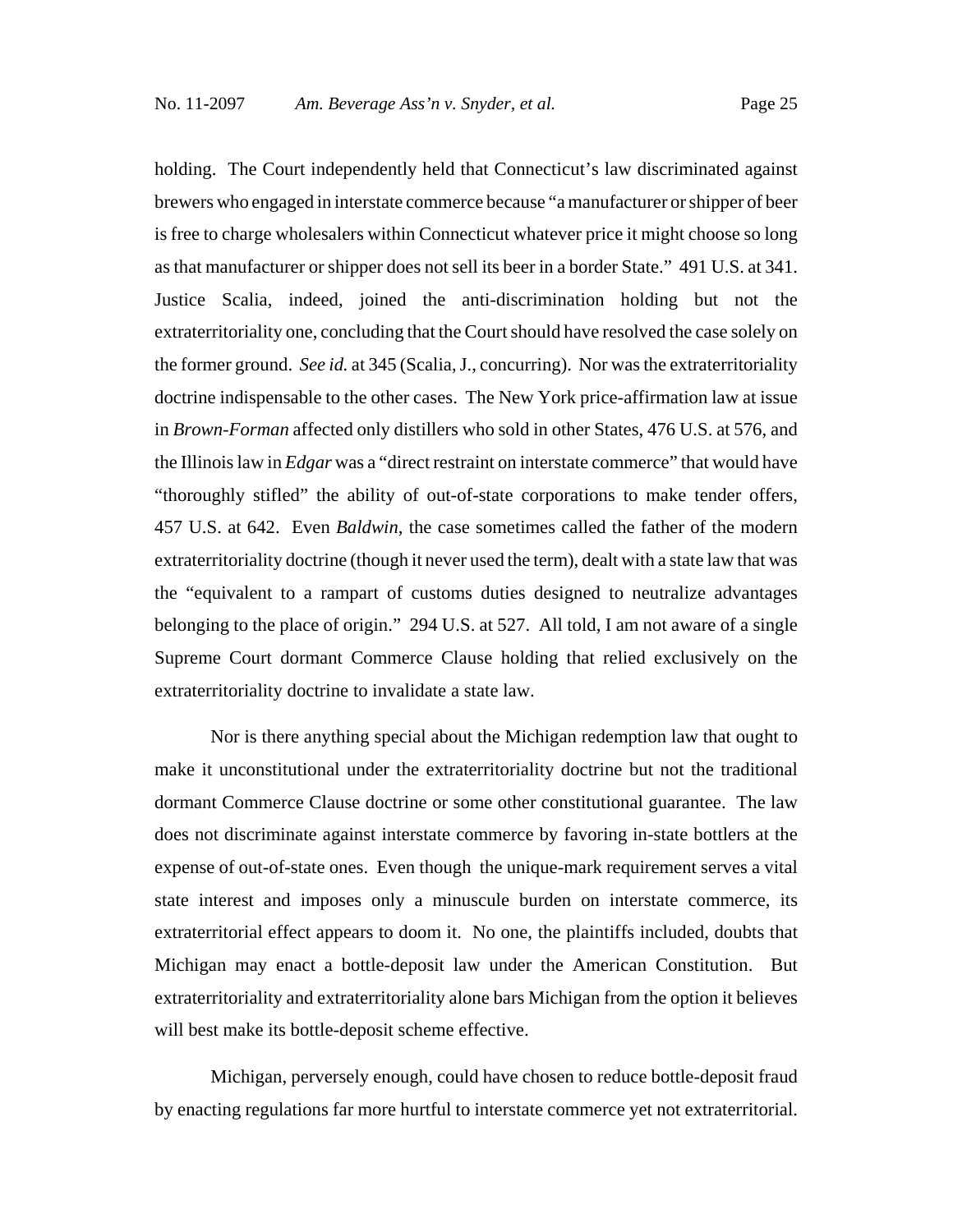The State might have required beverage manufacturers to place a large "Made for Sale in Michigan" label on their products, demanded a burdensome warning label or mandated that manufacturers sell bottles in unusual sizes and shapes that fit only Michigan bottle-redemption machines. So long as those regulations survived *Pike* balancing, they would be constitutionally permissible. *See, e.g.*, *Int'l Dairy*, 622 F.3d at 648–49; *Sorrell*, 272 F.3d at 108–09. Michigan instead chose a nondiscriminatory method premised on compliance in other States, a seeming requirement of *any* innocuous unique-mark requirement. It is only a non-innocuous unique-mark requirement—the more offensive to the bottler the better—that frees Michigan from having to worry about fraudulent redemptions arising from non-unique-mark sales in other States. How strange. The Michigan law penalizes manufacturers who bottle soda cans in Ohio and sell them in Ohio but happen to use a Michigan mark. Extraterritoriality—nominally an offshoot of the Commerce Clause—thus requires courts to strike down a nondiscriminatory state law that affects a purely intrastate transaction. Whatever problem such a law poses, I am hard-pressed to understand why the dormant-dormant Commerce Clause should regulate it.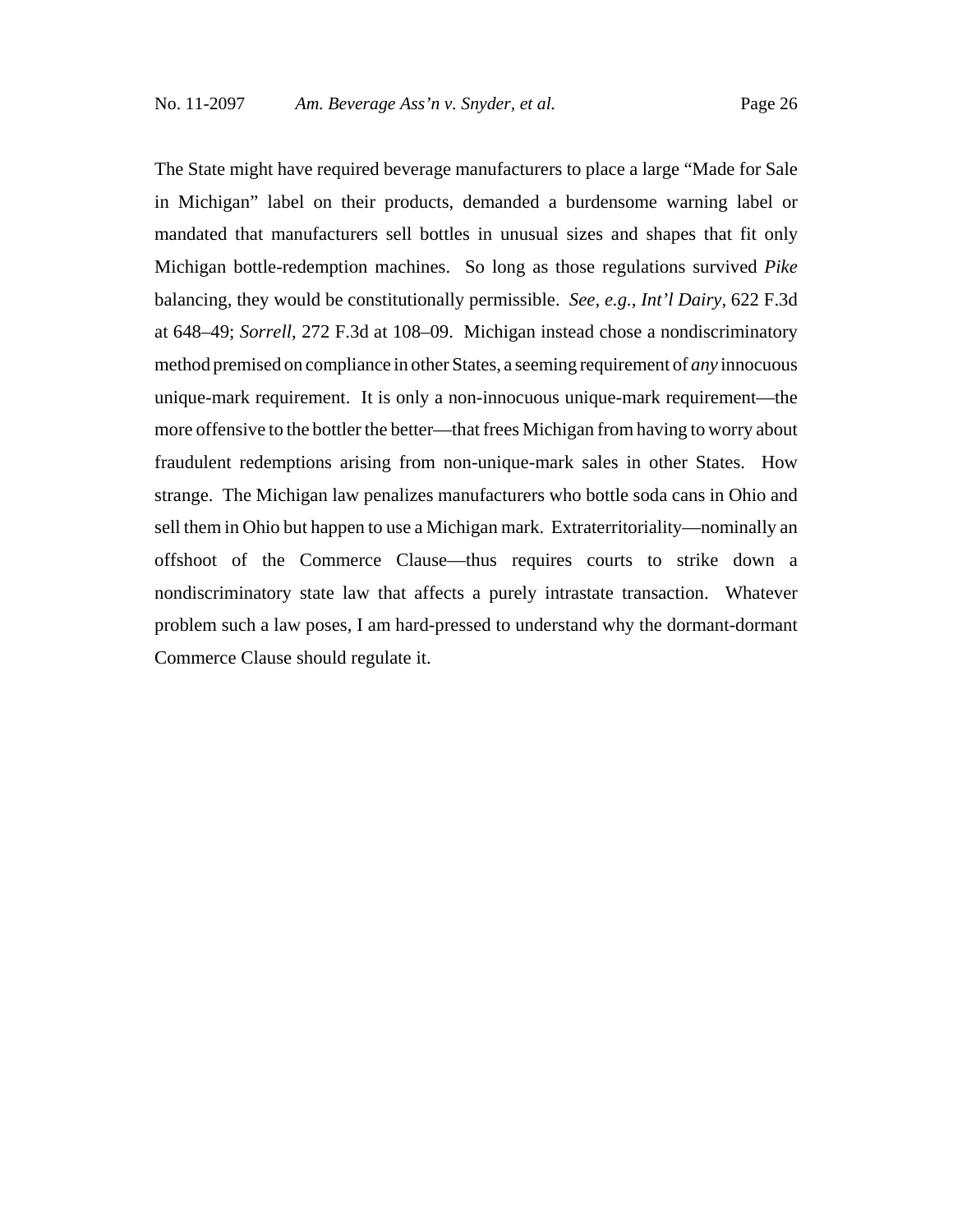# **CONCURRENCE \_\_\_\_\_\_\_\_\_\_\_\_\_\_\_\_\_\_\_\_**

**\_\_\_\_\_\_\_\_\_\_\_\_\_\_\_\_\_\_\_\_**

RICE, District Judge, concurring. I concur in Judge Clay's opinion, but I write separately for two reasons. First, Judge Clay does not address the case of *National Electrical Manufacturers Association v. Sorrell*, 272 F.3d 104 (2d Cir. 2001), heavily relied upon by the district court in holding that Michigan's statute was not extraterritorial.

*Sorrell* involved a Vermont statute that required manufacturers of products containing mercury to label the products as such and to direct consumers to recycle the products or dispose of them as hazardous waste. The court found that the statute did not have the practical effect of regulating interstate commerce. It rejected the manufacturers' claim that the statute essentially required them to so label all products regardless of where they were sold, noting that manufacturers could choose to modify their production and distribution systems to differentiate between those products bound for Vermont and those that were not. The court also rejected a claim that the manufacturers could be exposed to multiple, inconsistent labeling requirements imposed by other States, noting that a *risk* of conflicting statutes was insufficient. Rather, there had to be an *actual* conflict, and none was shown. *Id.* at 112.

Seizing on this language from *Sorrell*, the district court held that because no other State has enacted a "unique mark" requirement, the ABA could not show that Michigan's statute *actually* conflicts with requirements imposed by any other State. The district court's reliance on *Sorrell* is misplaced. Under the circumstances presented here, whether or not manufacturers are, in fact, subject to inconsistent labeling requirements, the potential for havoc certainly exists. Notably, in *Healy v. Beer Institute*, 491 U.S. 324 (1989), there was no actual conflict at issue. Nevertheless, the Supreme Court noted that it had to consider "what effect would arise if not one, but many or every, State adopted similar legislation." *Id.* at 336.